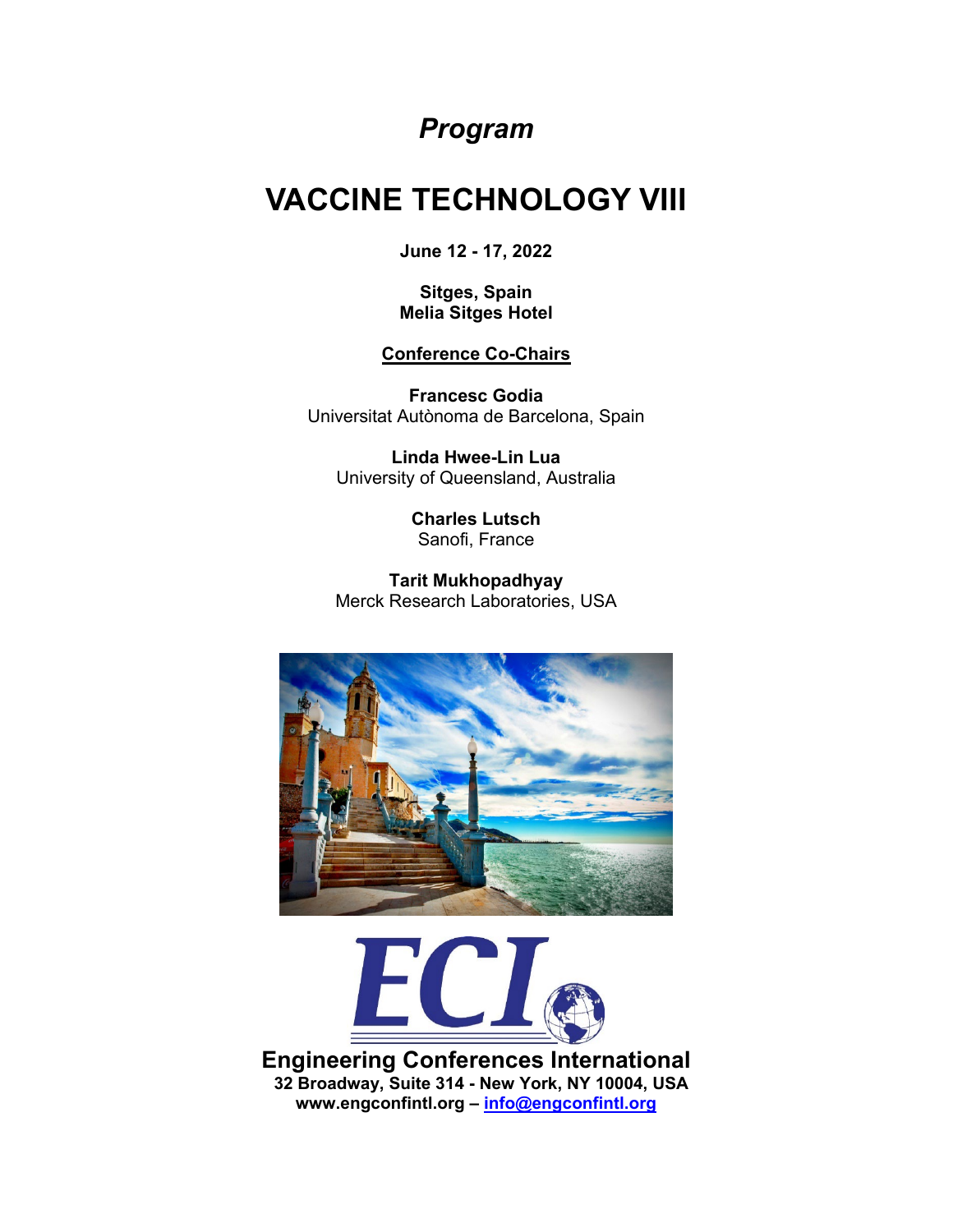**[Meliá Sitges](https://www.melia.com/en/hotels/spain/sitges/melia-sitges/index.htm) Hotel**

**Joan Salvat Papasseit, 38 08870 Barcelona – Sitges Spain +91-276-4747**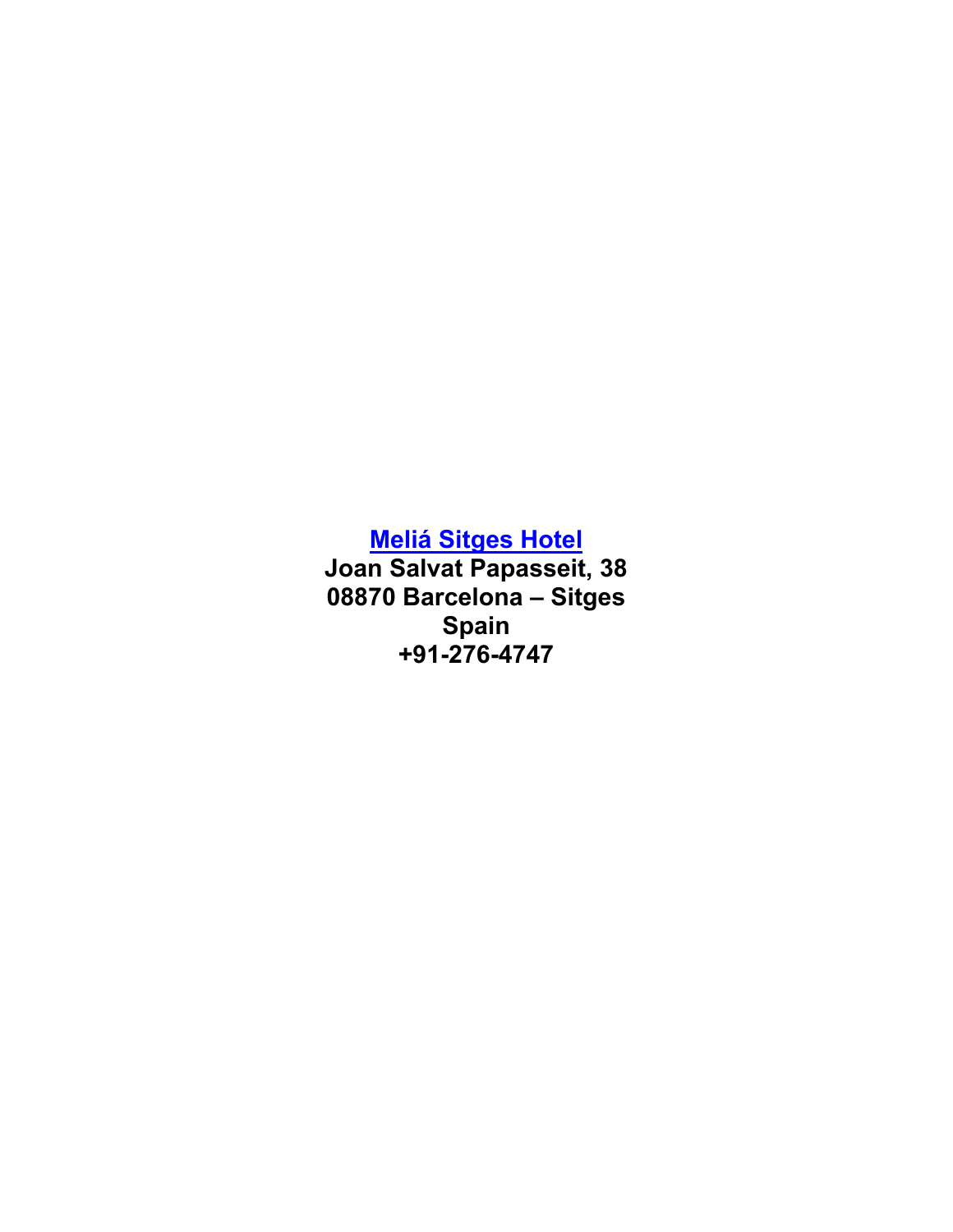Engineering Conferences International (ECI) is a not-for-profit global engineering conferences program, originally established in 1962, that provides opportunities for the exploration of problems and issues of concern to engineers and scientists from many disciplines.

#### ECI BOARD MEMBERS

Barry C. Buckland, President Mike Betenbaugh Joye Bramble Nick Clesceri Chetan Goudar Peter Gray Michael King Raymond McCabe Eugene Schaefer P. Somasundaran

Chair of ECI Conferences Committee: Nick Clesceri

ECI Technical Liaison for this conference: John Aunins

ECI Executive Director: Barbara K. Hickernell

ECI Associate Director: Kevin M. Korpics

©Engineering Conferences International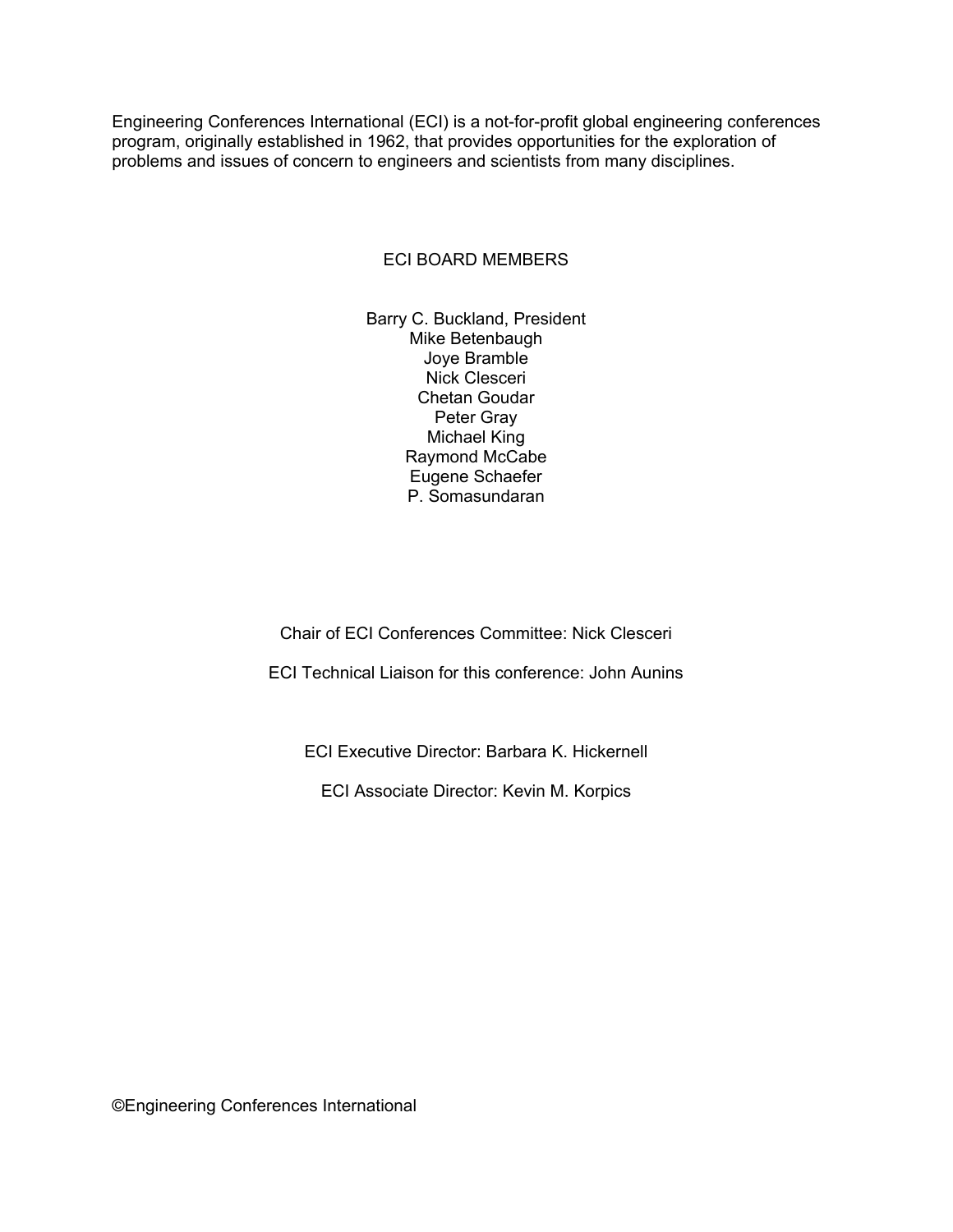## **Vaccine Technology © Conferences History**

*An ECI Conference Series*

#### **Vaccine Technology I (2006)**

Barry C. Buckland, John G. Aunins, Emilio A. Emini, and Jerald C. Sadoff Puerto Vallarta, Mexico

#### **Vaccine Technology II (2008)**

Barry C. Buckland, John G. Aunins, Paula Marques Alves, and Kathrin Jansen Albufeira, Algarve, Portugal

#### **Vaccine Technology III (2010)**

Barry C. Buckland, John G. Aunins, Paula Marques Alves, and Kathrin Jansen Nuevo Vallarta, Mexico

#### **Vaccine Technology IV (2012)**

Barry C. Buckland, John G. Aunins, Paula Marques Alves, and Kathrin Jansen Albufeira, Algarve, Portugal

#### **Vaccine Technology V (2014)**

Laura Palomares, Manon Cox, John Aunins and Kathrin Jansen Playa del Carmen, Mexico

#### **Vaccine Technology VI (2016)**

Laura Palomares, Tarit Mukhopadhyay, Manon Cox and Nathalie Garçon Albufeira, Portugal

#### **Vaccine Technology VII (2018)**

Amine Kamen, Tarit Mukhopadhyay, Charles Lutsch, Nathalie Garçon Mont Tremblant, Canada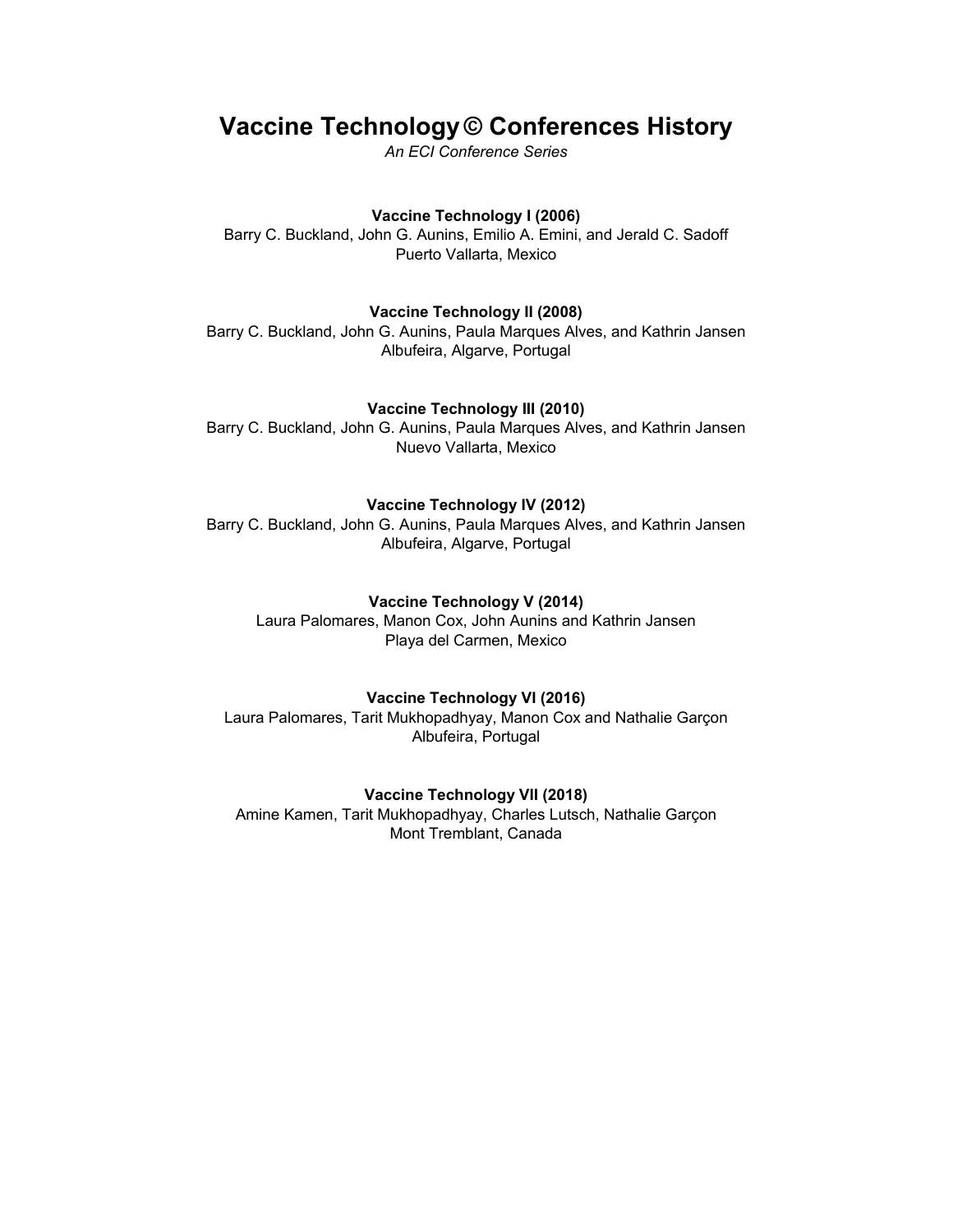## *Conference Sponsors*

**Bill & Melinda Gates Foundation**

## **Cytiva**

**ExpreS2ion Biotechnologies**

**InDevR Inc.**

**Kuhner Shaker**

**LumaCyte**

**Merck Sharp & Dohme**

**NanoImaging Services**

**NIIMBL**

**Oxford Expression Technologies Ltd**

**Pfizer**

**Sanofi**

**Sartorius Stedim Biotech GmbH**

**Thermo Fisher Scientific**

**Vaccines Journal**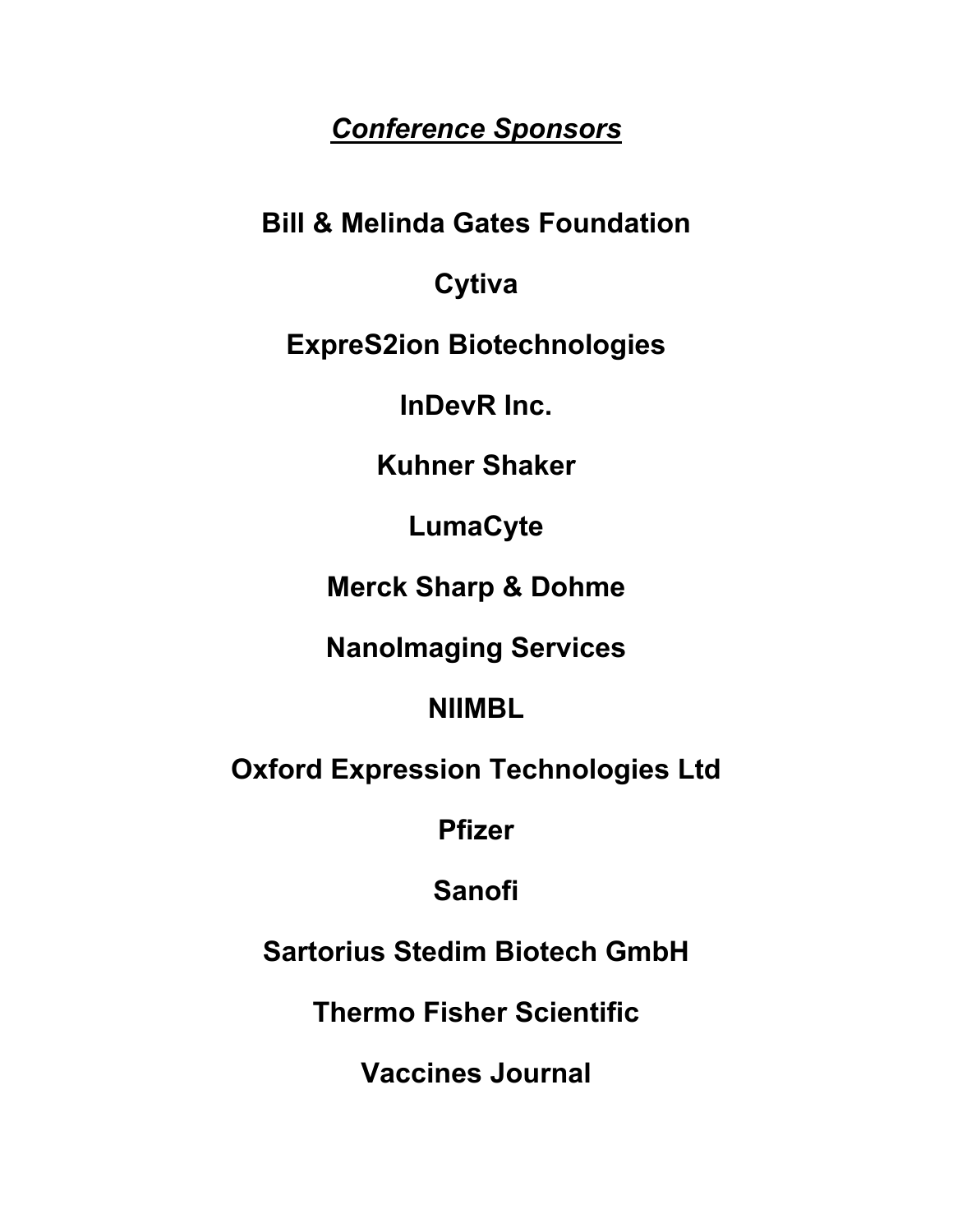#### *Locations and Notes*

- *Technical sessions will be in the Tramuntana 2+3. Poster Sessions will be in the Tramuntana 1.*
- *The reception and dinner on Sunday will be in the Garden.*
- *Breakfasts, lunches, and dinners on Monday, Wednesday and Thursday will be in the Restaurant Noray.*
- *The ECI on site office will be in Mestral I.*
- *Please wear your mask except when giving a presentation or actively eating or drinking. Please maintain physical distancing as much as possible.*
- *Audio, still photo and video recording by any device (e.g., cameras, cell phones, laptops, PDAs, watches) is strictly prohibited during the technical sessions, unless the author and ECI have granted prior permission.*
- *Speakers – Please have your presentation loaded onto the conference computer prior to the session start (preferably the day before).*
- *Speakers – Please leave at least 3-5 minutes for questions and discussion.*
- *Questions will be submitted via the Guidebook app that we will be using for the conference. The app will be used in place of the roving microphones we normally have.*
- *Please do not smoke at any conference functions.*
- *Turn your mobile telephones to vibrate or off during technical sessions.*
- *After the conference, ECI will send an updated participant list to all participants. Please check your listing now and if it needs updating, you may correct it at any time by logging into your ECI account.*
- *Emergency Contact Information: Because of privacy concerns, ECI does not collect or maintain emergency contact information for conference participants. If you would like to have this information available in case of emergency, please use the reverse side of your name badge.*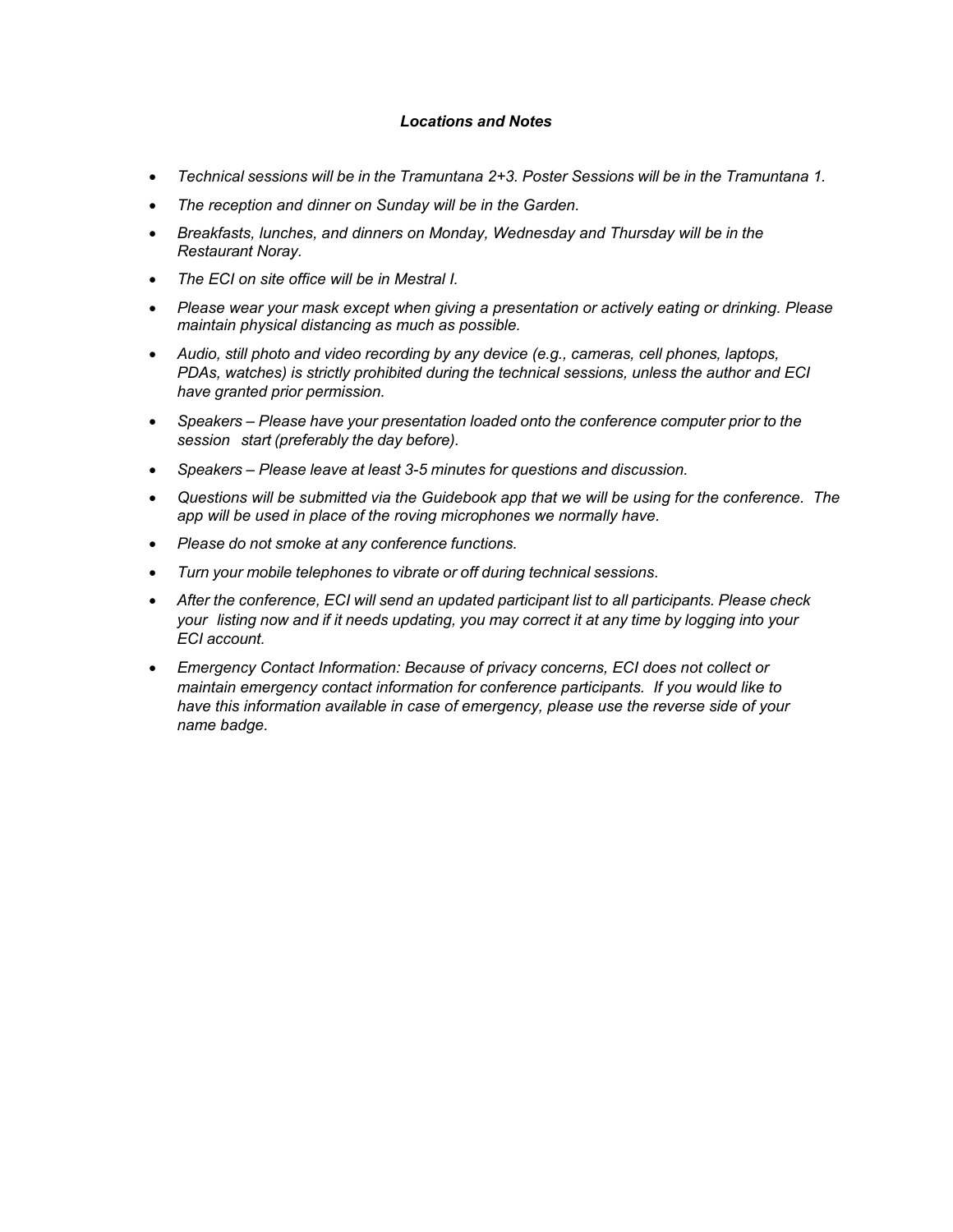## **Sunday, June 12, 2022**

| $15:00 - 17:30$ | Conference check-in                                                                                                                                                                     |
|-----------------|-----------------------------------------------------------------------------------------------------------------------------------------------------------------------------------------|
| $17:30 - 18:00$ | Opening remarks                                                                                                                                                                         |
| $18:00 - 19:00$ | <b>KEYNOTE</b><br>A tale of two worlds from the ongoing pandemic – unprecedented<br>successes and all too familiar failures<br>David Robinson, The Bill & Melinda Gates Foundation, USA |
| $19:00 - 21:30$ | Reception and Dinner (Garden)                                                                                                                                                           |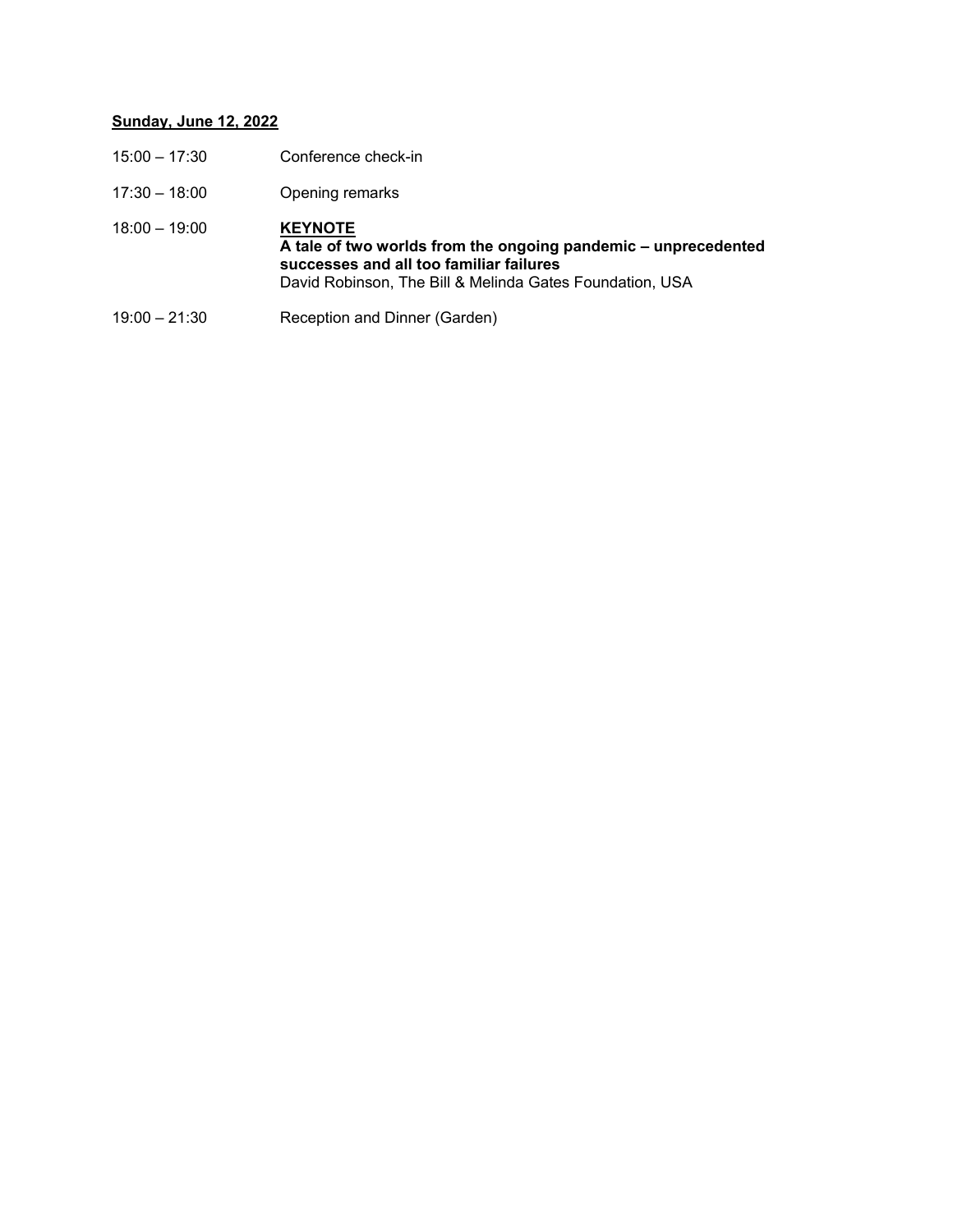#### **Monday, June 13, 2022**

| $07:00 - 08:30$ | <b>Breakfast Buffet</b>                                                                                                                                                                                                                          |
|-----------------|--------------------------------------------------------------------------------------------------------------------------------------------------------------------------------------------------------------------------------------------------|
|                 | Session 1: Technological and clinical advances in vaccinology<br>Chairs: Florian Krammer, Icahn School of Medicine at Mount Sinai, USA<br>Julià Blanco, IRSI Caixa, Spain                                                                        |
| $08:30 - 09:00$ | <b>Lead Speaker</b><br>Advances in therapeutic HIV vaccine development<br>Christian Brander, IRSI Caixa, Spain                                                                                                                                   |
| $09:00 - 09:20$ | SARS-CoV-2 and Ebola: CHO-based manufacturing provides high quality<br>subunit-vaccine candidates and diagnostics<br>Paco Pino, ExcellGene SA, Switzerland                                                                                       |
| $09:20 - 09:40$ | Microarray patch delivery of un-adjuvanted influenza vaccine induces<br>potent and broad-spectrum immune responses in a phase I clinical trial<br>Alexandra C. I. Depelsenaire, Vaxxas Pty Ltd, Australia                                        |
| $09:40 - 10:00$ | Development of a thermostable, multivalent filovirus vaccine based on<br>recombinant subunit proteins<br>Axel T. Lehrer, University of Hawaii, USA                                                                                               |
| $10:00 - 10:30$ | Coffee Break (Sponsored by Kuhner Shaker)                                                                                                                                                                                                        |
|                 | Session 2: Technological and clinical advances in vaccinology<br>Chairs: Sandy Douglas, University of Oxford, United Kingdom<br>Barry Buckland, BioLogicB LLC, USA                                                                               |
| $10:30 - 11:00$ | The inactivated NDV-HXP-S COVID-19 vaccine induces a significantly<br>higher ratio of neutralizing to non-neutralizing antibodies in humans as<br>compared to mRNA vaccines<br>Juan Manuel Carreño, Icahn School of Medicine at Mount Sinai, USA |
| $11:00 - 11:20$ | Targeting endogenous retroviruses using a novel adenoviral vaccine<br>technology<br>Anne-Marie Andersson, InProTher ApS, Denmark                                                                                                                 |
| $11:20 - 11:40$ | Rapid and high yield microbial protein production system for human and<br>animal vaccines: C1 Filamentous fungus Thermothelomyces heterothallica<br>Noelia Valbuena, Dyadic International Inc., Spain                                            |
| $11:40 - 12:00$ | Superior SARS-CoV-2 RBD antigen designs for highly specific, quantitative<br>serotests<br>Miriam Klausberger, University of Natural Resources and Life Sciences, Austria                                                                         |
| $12:00 - 13:30$ | Lunch                                                                                                                                                                                                                                            |
| $13:30 - 14:30$ | <b>KEYNOTE ON COVID-19 VACCINE</b><br>Learnings from the development of Covid-19 vaccines<br>Kathrin Jansen, Pfizer, USA                                                                                                                         |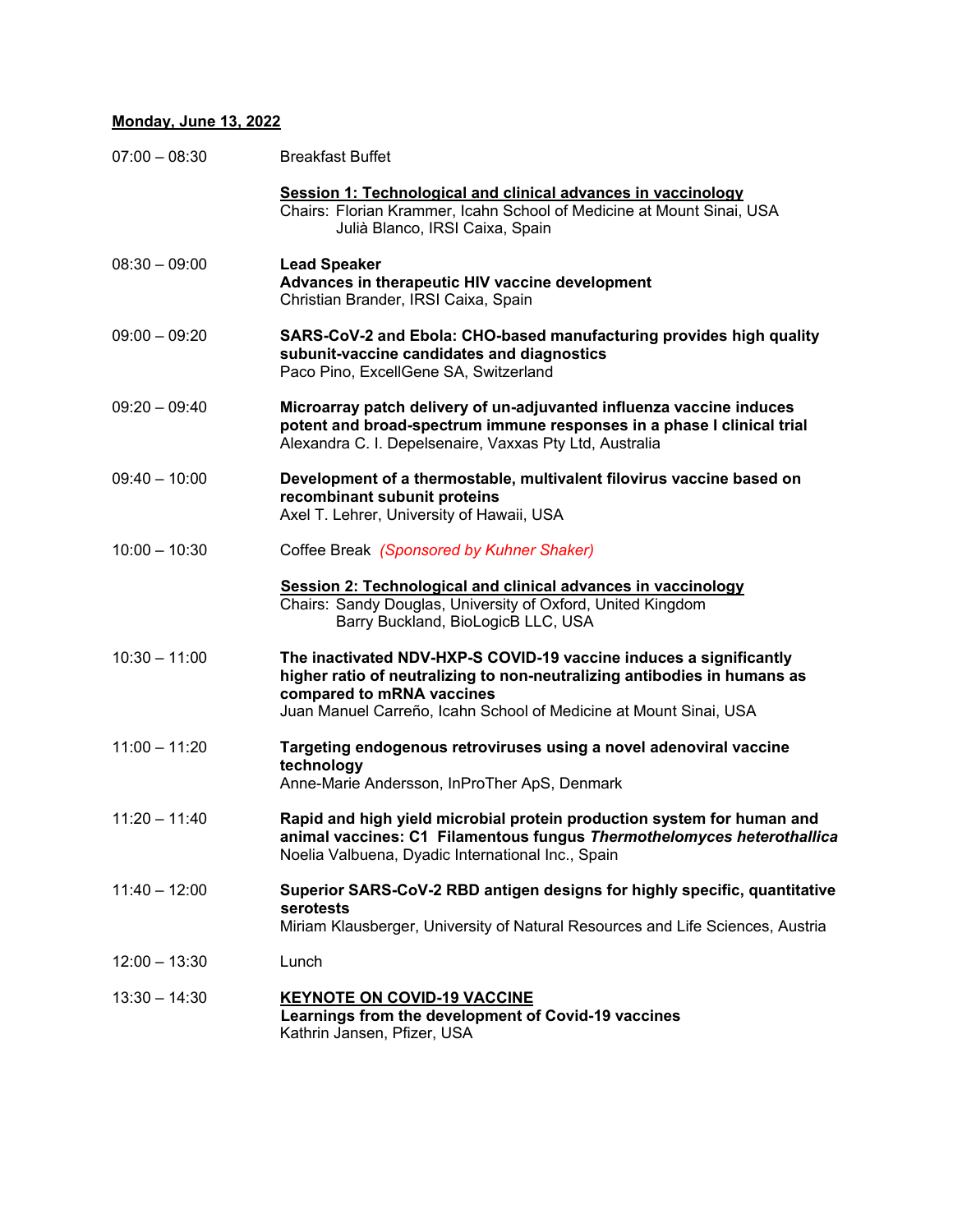### **Monday, June 13, 2022 (continued)**

| $14:30 - 16:00$ | <b>Workshop: Innovation in Global Health</b><br>Workshop chairs: David Robinson, The Bill & Melinda Gates Foundation, USA<br>Tarit Mukhopadhyay, Merck Research Laboratories, USA                                                                                                                                                                                                                                                                                                                                                |
|-----------------|----------------------------------------------------------------------------------------------------------------------------------------------------------------------------------------------------------------------------------------------------------------------------------------------------------------------------------------------------------------------------------------------------------------------------------------------------------------------------------------------------------------------------------|
|                 | Vaccination is considered the most successful healthcare initiative in disease<br>prevention, but achieving universal coverage is still beyond reach. According to<br>the WHO, 19.4 million did not receive routine life-saving vaccinations in 2018 -<br>many of them children. To address this issue, research from both academia and<br>industry partners are required to provide innovative solutions to problems in<br>Global Health.                                                                                       |
|                 | This workshop will focus on the needs for the Global Health community and will<br>be sub-divided into two sessions. The first session will provide examples of<br>innovative solutions for persons in low and middle income countries, that seek to<br>aid the development, distribution and uptake of vaccines in these very low cost<br>markets. The second session will give contextual information of funding priorities<br>and what funds are available to researchers interested in contributing to this<br>valuable area. |
|                 | Session 1 - Innovations in Global Health                                                                                                                                                                                                                                                                                                                                                                                                                                                                                         |
| $14:30 - 14:35$ | <b>Introduction by Chairs</b>                                                                                                                                                                                                                                                                                                                                                                                                                                                                                                    |
| $14:35 - 14:45$ | The need for innovation in LMICs and country perspectives<br>Birgitte Giersing, WHO, Switzerland<br>Problem statement<br>Country perspectives based on VIPS country consultations and WHO<br>$\bullet$<br>landscaping/work on country research agendas                                                                                                                                                                                                                                                                           |
| $14:45 - 14:55$ | VIPS prioritisation of delivery technologies: MAPs, HS and CTC vaccines<br>and barcodes<br>Marion Menozzi-Arnaud, Gavi, The Vaccine Alliance, Switzerland<br>Topline process<br>٠<br>How these innovations can address the country needs<br>$\bullet$                                                                                                                                                                                                                                                                            |
| $14:55 - 15:00$ | 'The innovation conundrum'<br>Birgitte Giersing, WHO, Switzerland<br>What we have learnt from past innovations                                                                                                                                                                                                                                                                                                                                                                                                                   |
| $15:00 - 15:10$ | VIPS key activities to advance those innovations<br>Marion Menozzi-Arnaud, Gavi, The Vaccine Alliance, Switzerland<br>VIPS topline key activities for those 3 innovations and across innovations                                                                                                                                                                                                                                                                                                                                 |
| $15:10 - 15:15$ | <b>Conclusion</b> (trying to link to the follow-on session on funding)<br>Birgitte Giersing, WHO, Switzerland<br>We need to work together as a community to accelerate those<br>innovations: funders, industry and global health stakeholders                                                                                                                                                                                                                                                                                    |
| $15:15 - 15:30$ | <b>Panel Discussion</b>                                                                                                                                                                                                                                                                                                                                                                                                                                                                                                          |
|                 | <b>Session 2 - Funding for Global Health</b>                                                                                                                                                                                                                                                                                                                                                                                                                                                                                     |
| $15:30 - 15:35$ | <b>Introduction by Chairs</b>                                                                                                                                                                                                                                                                                                                                                                                                                                                                                                    |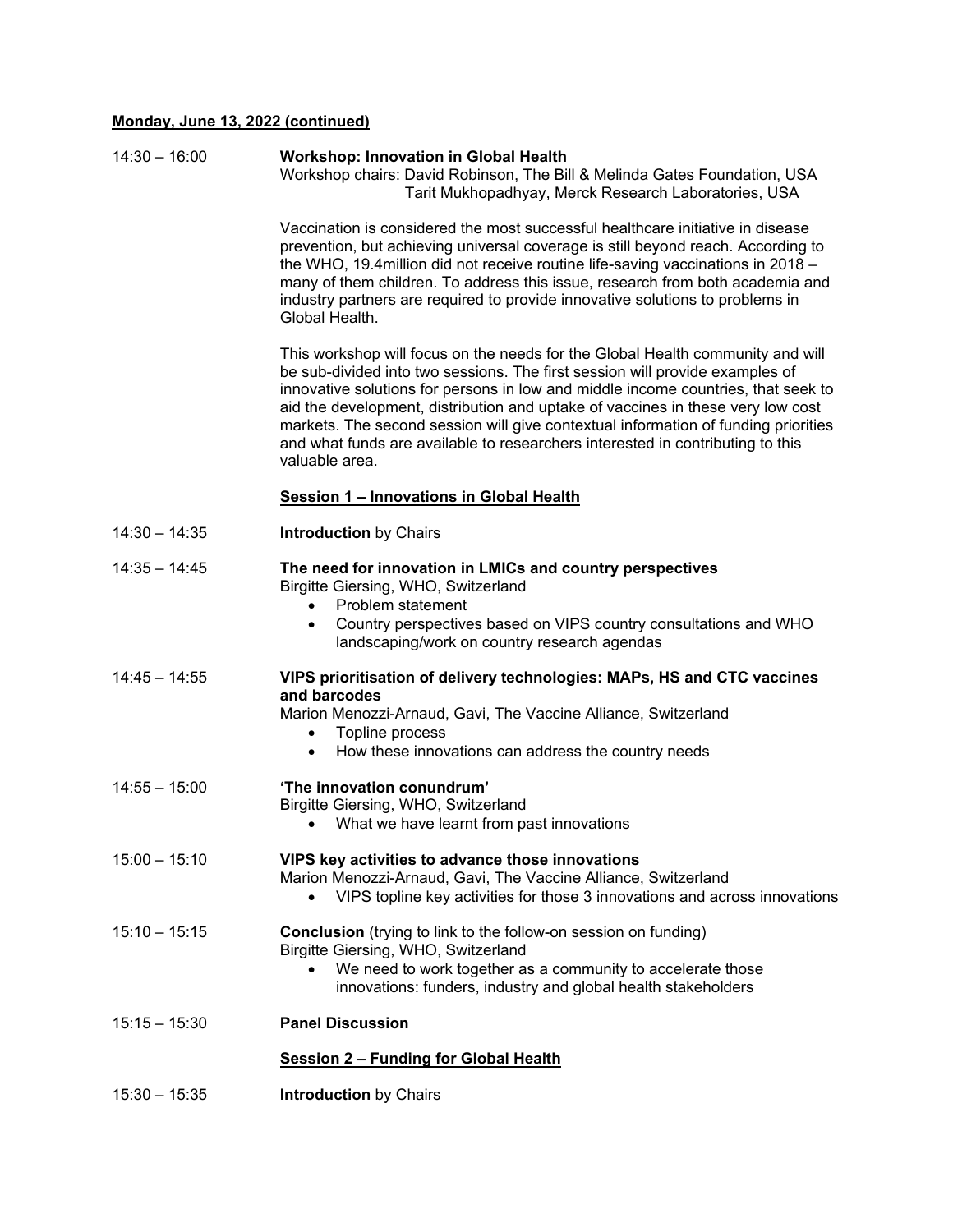### **Monday, June 13, 2022 (continued)**

| 15:35 - 15:40   | Jenny Yip, Adjuvant Capital, USA                                                                             |
|-----------------|--------------------------------------------------------------------------------------------------------------|
| $15:40 - 15:45$ | Nicolas Havelange, CEPI, United Kingdom                                                                      |
| $15:45 - 15:50$ | Barry Buckland, NIIMBL, USA                                                                                  |
| $15:50 - 15:55$ | Harmony Chartier, Bill & Melinda Gates Foundation, USA                                                       |
| $15:55 - 16:00$ | <b>Panel Discussion</b> (followed by informal one-on-one discussions for those in the<br>room)               |
| $16:00 - 17:00$ | Coffee Break / Networking                                                                                    |
| $18:30 - 20:00$ | Dinner                                                                                                       |
| 20:00 - 22:00   | Poster session 1 (Odd numbers)<br>Poster Chairs: Laura Cervera, UAB, Spain<br>Antonio Roldao, IBET, Portugal |
|                 |                                                                                                              |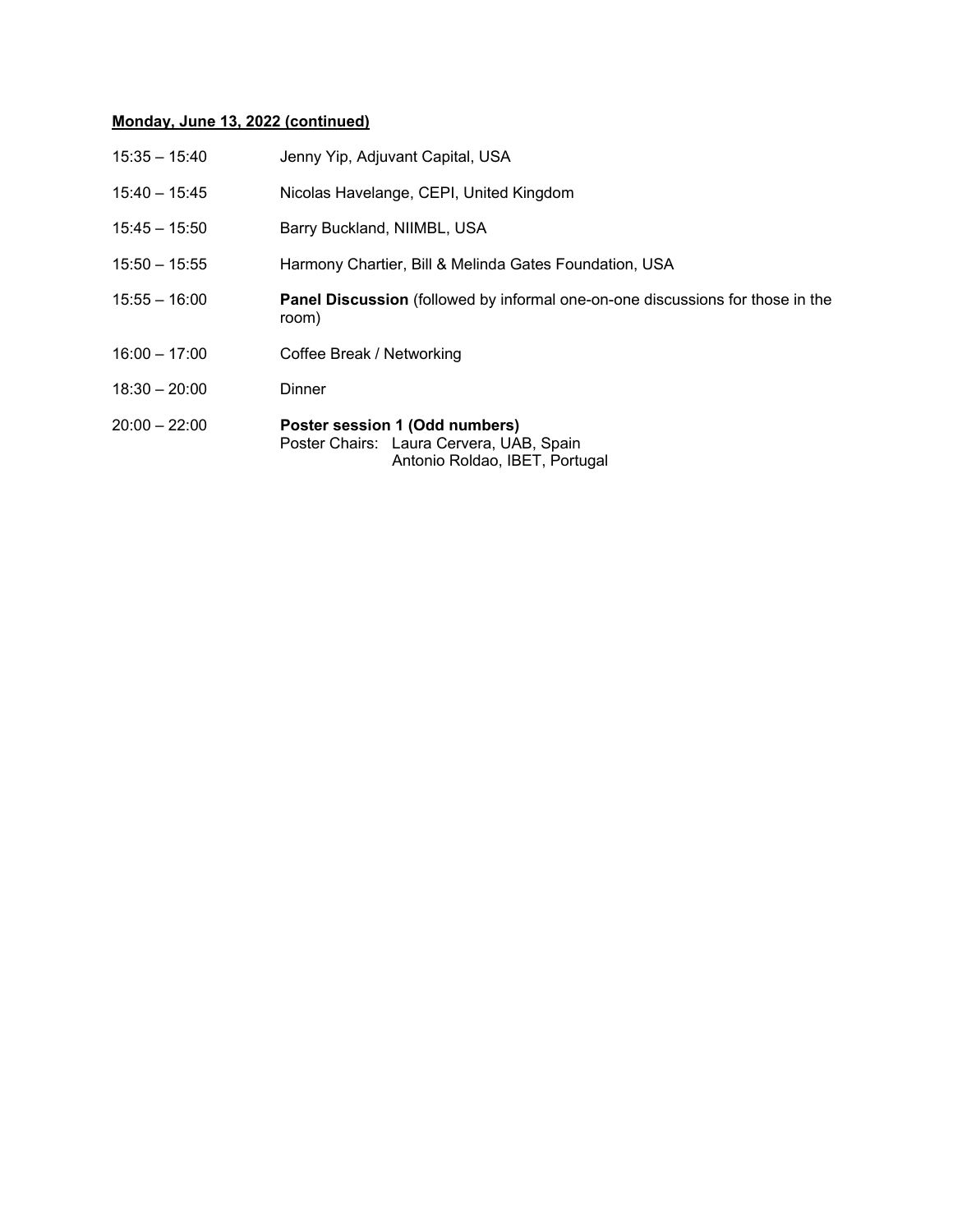#### **Tuesday, June 14, 2022**

| $07:00 - 08:30$ | <b>Breakfast Buffet</b>                                                                                                                                                                                                                                                                               |
|-----------------|-------------------------------------------------------------------------------------------------------------------------------------------------------------------------------------------------------------------------------------------------------------------------------------------------------|
|                 | <b>Session 3: Next generation platforms</b><br>Chairs: Amine Kamen, McGill University, Canada<br>Fu Tong-Ming, IGM Biosciences, Inc., USA                                                                                                                                                             |
| $08:30 - 09:00$ | <b>Lead Speaker</b><br>Discovery & Development of Therapeutic Interfering Particles (TIPs):<br>single-administration SARS-CoV-2 and HIV antivirals with high barriers to<br>the evolution of resistance<br>Leor Weinberg, University of California, San Francisco, USA                                |
| $09:00 - 09:20$ | Towards a platform process for the manufacture of glycoconjugate<br>vaccines for pneumococcal disease<br>Micheal Sulu, University College London, United Kingdom                                                                                                                                      |
| $09:20 - 09:40$ | Enabling technologies for manufacturing thermostable and cost-effective<br>vaccines<br>Justin Stanbro, Merck & Co., Inc., USA                                                                                                                                                                         |
| $09:40 - 10:00$ | Genomics of Vero cells: Understanding this cell line and its virus-host<br>interactions for improved vaccine production<br>Marie-Angelique Sene, McGill University, Canada                                                                                                                            |
| $10:00 - 10:30$ | Coffee Break (Sponsored by LumaCyte)                                                                                                                                                                                                                                                                  |
| $1030 - 12:00$  | Workshop<br><b>Crafting a Career in Bioscience</b><br>Workshop Chairs: Linda Lua, University of Queensland, Australia<br>Manon Cox, Next Wave Bio, USA                                                                                                                                                |
|                 | An all women panel shares career adventures in an ever-changing landscape.<br>This is an interactive workshop that brings together students, early-career and<br>senior researchers and industry executives who are working in the vaccine field<br>to discuss different career paths and challenges. |
|                 | How do you craft your career story and excel in this field?<br>What are the keys to success?<br>How do you balance your work and personal life?                                                                                                                                                       |
|                 | Hear from inclusive leaders and role models on their approaches towards<br>positive development on a personal and organizational level. Learn how<br>teamwork, inclusive leadership, initiative, networking and other transferable skills<br>play a key role in designing your career.                |

12:00 – 13:30 Lunch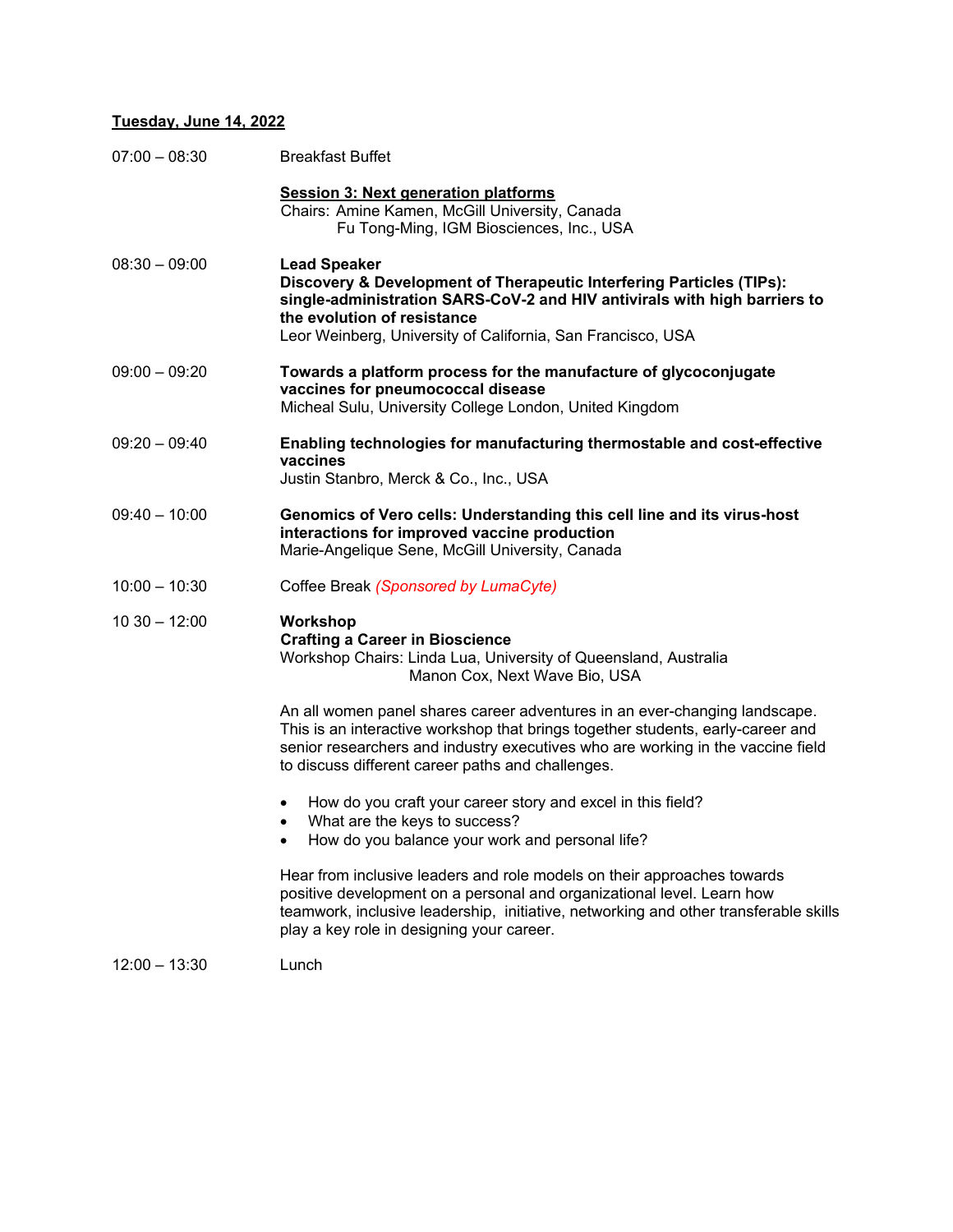#### **Tuesday, June 14, 2022 (continued)**

|                 | Session 4 and 5: Bioprocessing advances in vaccine manufacturing<br>(Sponsored by Cytiva)<br>Chairs: Martina Micheletti, University College London, United Kingdom<br>Paula Alves, IBET, Portugal<br>Tara Tagmyer, Merck & Co., Inc., USA |
|-----------------|-------------------------------------------------------------------------------------------------------------------------------------------------------------------------------------------------------------------------------------------|
| $13:30 - 14:00$ | <b>Lead Speaker</b><br>From genome to structure and beyond<br>Mariagrazia Pizza, GSK Vaccines, Italy                                                                                                                                      |
| $14:00 - 14:20$ | Production of influenza A virus defective interfering particles in a high cell<br>density perfusion cultivation with continuous virus harvesting<br>Marc D. Hein, Max Planck Institute and Otto von Guericke University, Germany          |
| $14:20 - 14:40$ | Development of an automated microscale platform for conjugate vaccine<br>production in E. coli<br>Jasmin J. Samaras, University College London, United Kingdom                                                                            |
| $14:40 - 15:00$ | Development of a purification process for HIV-1 VLPs, from supernatant to<br>lyophilization<br>Elianet Lorenzo Romero, Universitat Autonoma de Barcelona, Spain                                                                           |
| $15:00 - 15:20$ | AMBR®250 HT System: A key process development tool for new live virus<br>and microbial vaccine candidates<br>Jessica Olson, Merck & Co, Inc., USA                                                                                         |
| $15:20 - 15:40$ | Increasing of PK15 biomass for PCV viral antigen production using model-<br>based and media optimization strategies that consider cellular metabolic<br>requirements<br>Ziomara Gerdtzen, University of Chile, Chile                      |
| $15:40 - 16:00$ | Accelerating and intensifying manufacturing to enable large-scale supply<br>of a new adenovirus-vectored vaccine within 100 days<br>Sandy Douglas, University of Oxford, United Kingdom                                                   |
| 17:30           | Sitges – Guided tours – meet in hotel lobby                                                                                                                                                                                               |
|                 | Dinner on your own                                                                                                                                                                                                                        |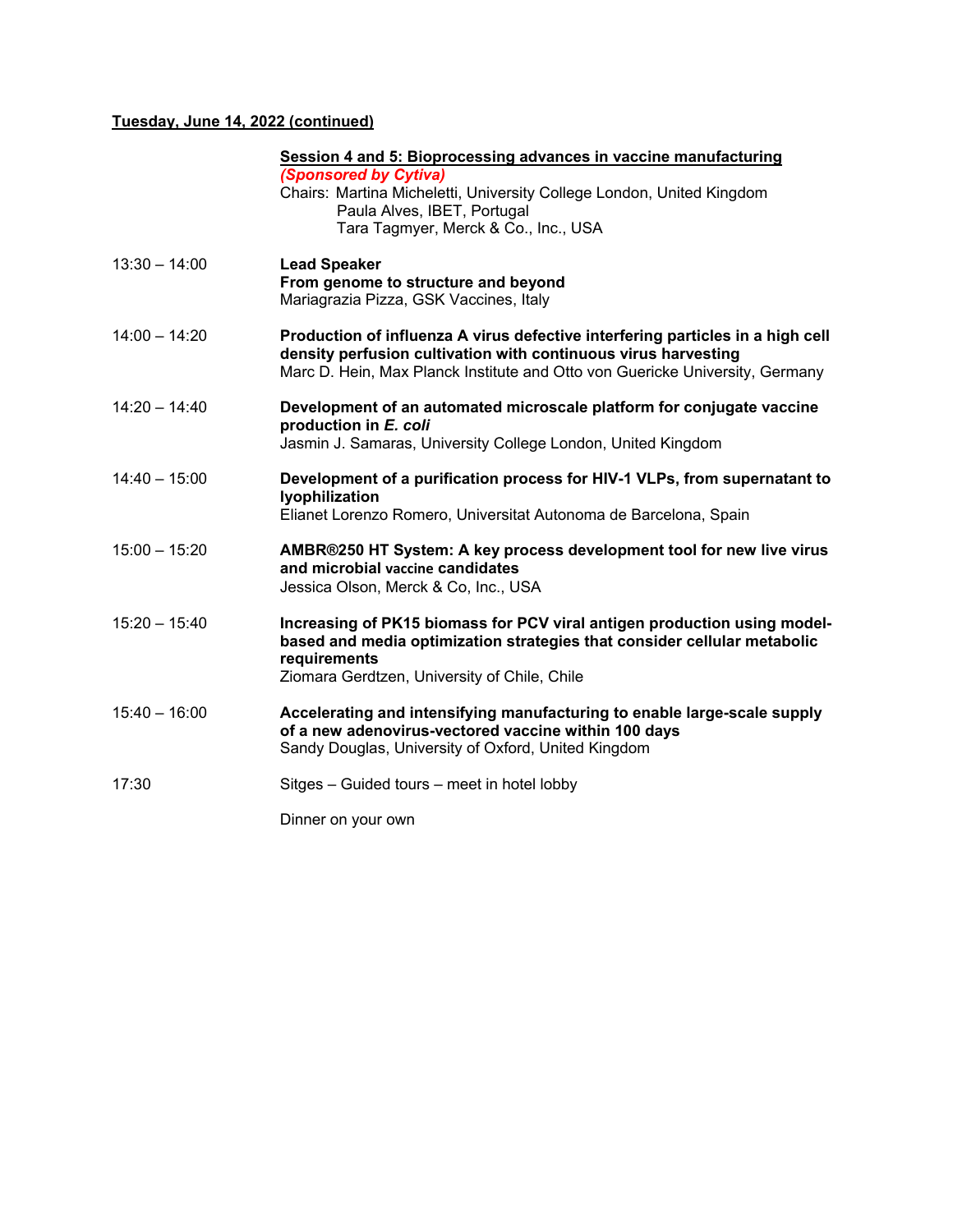### **Wednesday, June 15, 2022**

| $07:00 - 08:30$ | <b>Breakfast</b>                                                                                                                                                                                                     |
|-----------------|----------------------------------------------------------------------------------------------------------------------------------------------------------------------------------------------------------------------|
|                 | <b>Session 6: Vaccine analytics I</b><br>Chairs: Paula Lei, NIH/VRC, USA<br>Cristiana Campa, GlaxoSmithKline, United Kingdom                                                                                         |
| $08:30 - 09:00$ | <b>Lead Speaker</b><br>Driving change in dtap batch release testing<br>Isabelle Bekeredjian-Ding, Paul-Ehrlich-Institute, Germany                                                                                    |
| $09:00 - 09:20$ | The implication of glycans on the ACE2: SARS-CoV-2 spike interaction<br>Manuel Reithofer, University of Natural Resources and Life Sciences, Austria                                                                 |
| $09:20 - 09:40$ | Generation of an international standard serum to measure influenza virus<br>hemagglutinin stalk-reactive antibodies<br>Juan Manuel Carreno Quiroz, Icahn School of Medicine at Mount Sinai, USA                      |
| $09:40 - 10:00$ | New insights in formaldehyde-induced detoxification of the tetanus toxin:<br>Chemical modification stoichiometry and characterization of intra- and<br>inter-molecular cross-links<br>Thierry Eynard, Sanofi, France |
| $10:00 - 10:30$ | Coffee Break (Sponsored by NIIMBL)                                                                                                                                                                                   |
|                 | <b>Session 7: Vaccine analytics II</b><br>Chairs: Laura Palomares, UNAM, Mexico<br>Patrice Riou, Sanofi, France                                                                                                      |
| $10:30 - 10:45$ | Development of analytical characterization tools for process monitoring of<br>adenovirus-based vaccines (ChAdOx and Ad5)<br>Shaleem I. Jacob, University College London, United Kingdom                              |
| $10:45 - 11:00$ | Advances in bioprocessing, analytics and formulation of influenza HA-VLP<br>vaccine candidates produced by insect cells<br>António Roldão, iBET, Portugal                                                            |
| $11:00 - 11:15$ | On-Line influenza virus quantification for viral production processes thanks to<br>affinity-based surface plasmon resonance biosensor<br>Emma Petiot, ICBMS-Gembas Laboratory, France                                |
| $11:15 - 11:30$ | All doses are not the same: Potential role of vaccine quality in vaccine adverse<br>reactions<br>Bruce Yu, University of Maryland, USA                                                                               |
| $11:30 - 12:00$ | <b>Panel Discussion</b>                                                                                                                                                                                              |
| $12:00 - 13:30$ | Lunch                                                                                                                                                                                                                |
| $13:30 - 14:30$ | <b>KEYNOTE</b><br>Development of the Oxford AstaZeneca Covid Vaccine<br>Sarah Gilbert, University of Oxford, United Kingdom                                                                                          |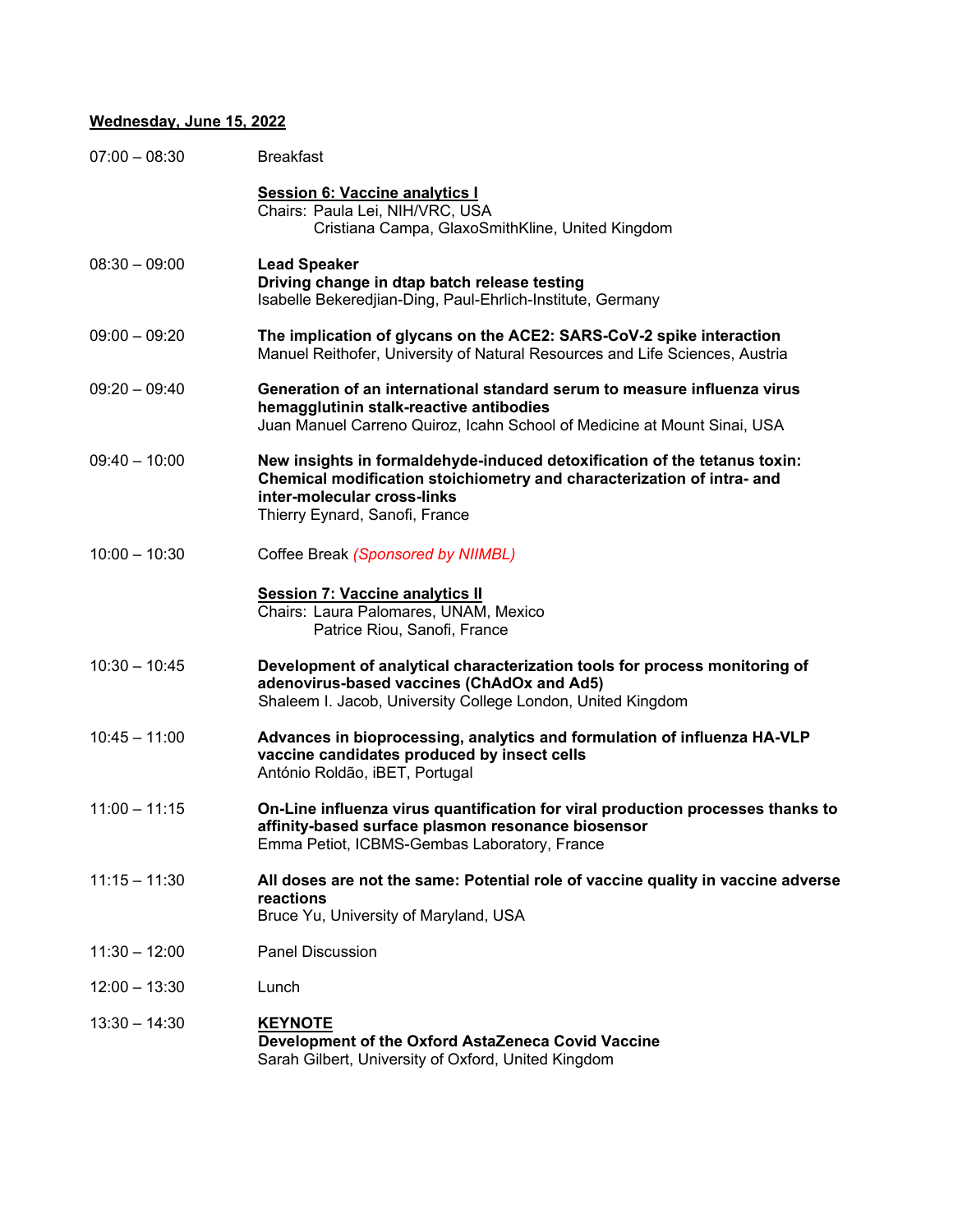#### **Wednesday, June 15, 2022 (continued)**

| $14:30 - 16:00$ | <b>Workshop: Intensified Vaccine Manufacturing</b><br>Workshop Chairs: Udo Reichl, Max-Planck-Institut Magdeburg, Germany<br>Charles Lutsch, Sanofi, France                                  |
|-----------------|----------------------------------------------------------------------------------------------------------------------------------------------------------------------------------------------|
|                 | Intensified manufacturing of engineered exosomes and their potential in<br>advanced vaccine design<br>Konstantin Konstantinov, Codiak BioSciences, Inc., USA                                 |
|                 | An aseptic platform process for recombinant measles viruses<br>Viktoria Mayer, BOKU, Vienna, Austria                                                                                         |
|                 | How can process intensification solve bottlenecks in vaccine manufacturing?<br>Amélie Boulais, Sartorius Stedim FMT S.A.S., France                                                           |
|                 | Process intensification considerations for LMIC<br>Philippe Alexandre Gilbert, Bill & Melinda Gates Foundation, USA                                                                          |
|                 | How does process intensification impact distributed manufacturing and access?<br>Tania Pereira, Univercells Technologies, Belgium                                                            |
|                 | <b>Discussion</b>                                                                                                                                                                            |
| $16:00 - 17:00$ | Coffee Break (Sponsored by Pfizer)                                                                                                                                                           |
|                 | <b>Session 8: One health</b><br>Chairs: Diego Fontana, Universidad Nacional Del Litoral, Argentina<br>Jean-Christophe Audonnet, Former Animal Health - Vaccine Industry leader,<br>France    |
| $17:00 - 17:30$ | <b>Lead Speaker</b><br>Developing a 'One Health' Nipah virus vaccine to protect animal and public health<br>Simon P. Graham, The Pirbright Institute, United Kingdom                         |
| $17:30 - 17:50$ | Design of mimotopes of a conserved epitope in dengue and Zika viruses for the<br>obtention of broadly neutralizing antibodies<br>Esmeralda Cuevas-Juárez, Instituto de Biotecnología, Mexico |
| $17:50 - 18:10$ | <b>TBA</b>                                                                                                                                                                                   |
| $18:10 - 18:30$ | Adenovirus-based vaccine platform for mucosal or parenteral immunization of<br>chickens<br>Omar Farnos Villar, McGill University, Canada                                                     |
| $18:30 - 20:00$ | Dinner                                                                                                                                                                                       |
| $20:00 - 22:00$ | Poster session 2 (Even numbers)<br>Poster Chairs: Laura Cervera, UAB, Spain<br>Antonio Roldao, IBET, Portugal                                                                                |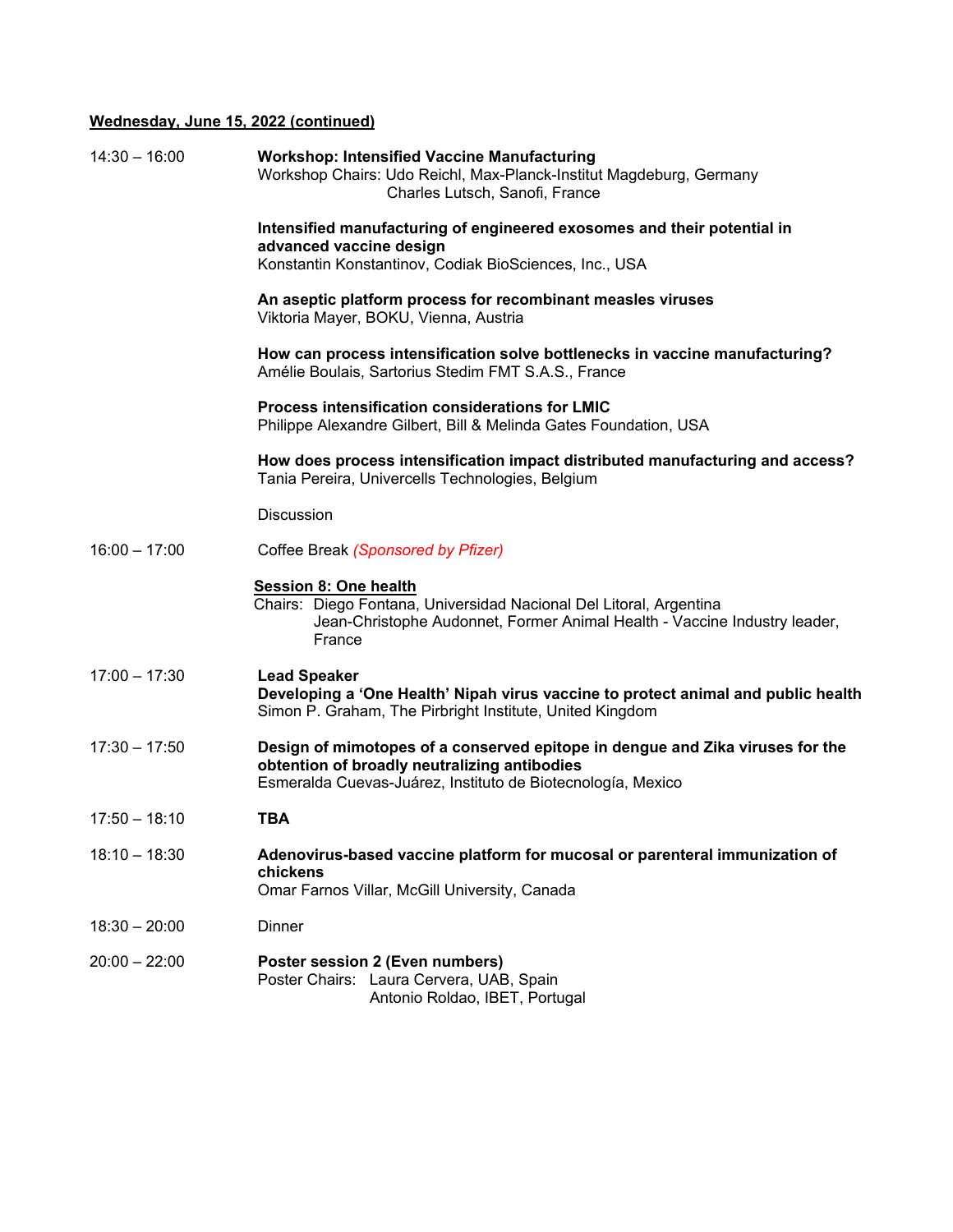#### **Thursday, June 16, 2022**

| $07:00 - 08:30$ | <b>Breakfast</b>                                                                                                                                                                                                                                                                                                                                                     |
|-----------------|----------------------------------------------------------------------------------------------------------------------------------------------------------------------------------------------------------------------------------------------------------------------------------------------------------------------------------------------------------------------|
|                 | <b>Session 9: Formulation and delivery</b><br>Chairs: QinJian Zhao, Xiamen University, China<br>Lakshmi Khandke, PATH Center for Vaccine Innovation and Access,<br><b>USA</b>                                                                                                                                                                                        |
| $08:30 - 09:00$ | <b>Lead Speaker</b><br>Challenges and opportunities to formulate and stabilize vaccine candidates<br>targeted for use in LMICs<br>David Volkin, The University of Kansas, USA                                                                                                                                                                                        |
| $09:00 - 09:20$ | Development of an oral protein subunit COVID-19 vaccine to induce<br>mucosal and systemic immune response<br>Elodie Burlet, VaxForm, LLC, USA                                                                                                                                                                                                                        |
| $09:20 - 09:40$ | Development of a pneumococcal conjugate vaccine drug product:<br>Ensuring stability, a robust manufacturing process and long-term<br>commercial sustainability<br>William Smith, Merck and Co. Inc., USA                                                                                                                                                             |
| $09:40 - 10:00$ | Development of a pentavalent Group B Streptococcus (GBS)<br>glycoconjugate vaccine in Africa<br>Matthew Williams, The Biovac Institute, South Africa                                                                                                                                                                                                                 |
| $10:00 - 10:30$ | Coffee Break (Sponsored by Sartorius Stedim Biotech GmbH)                                                                                                                                                                                                                                                                                                            |
| $10:30 - 12:00$ | <b>Workshop: Next Gen Sequencing</b><br>Workshop chairs: Jean-Pol Cassart, GSK, Belgium<br>Marc Eloit, Institut Pasteur, France                                                                                                                                                                                                                                      |
|                 | Next Generation Sequencing (NGS) also called High-Throughput-Sequencing<br>(HTS) enables sequencing millions of nucleic acid molecules without any a priori<br>on their sequences with unprecedented speed, quality, coverage and depth.<br>NGS is revolutionizing vaccine development from the discovery of new antigens<br>to the demonstration of vaccine safety. |
|                 | The workshop will be organized in two sessions:                                                                                                                                                                                                                                                                                                                      |
|                 | In the first session, NGS principles - related to virus detection - will be succinctly<br>presented along with the wet laboratory and bioinformatic workflows.                                                                                                                                                                                                       |
|                 | In the second session, different NGS applications related to vaccines against<br>human infectious diseases will be presented with relevant examples:                                                                                                                                                                                                                 |
|                 | genetic characterization of vaccines<br>1.<br>2.<br>testing for adventitious agents in vaccines<br>3.<br>pathogen discovery in human diseases as a prerequisite for<br>novel vaccines development                                                                                                                                                                    |
|                 | An overview of the regulatory context will make the transition with a<br>questions/answers session on the topics covered during the workshop.                                                                                                                                                                                                                        |
|                 |                                                                                                                                                                                                                                                                                                                                                                      |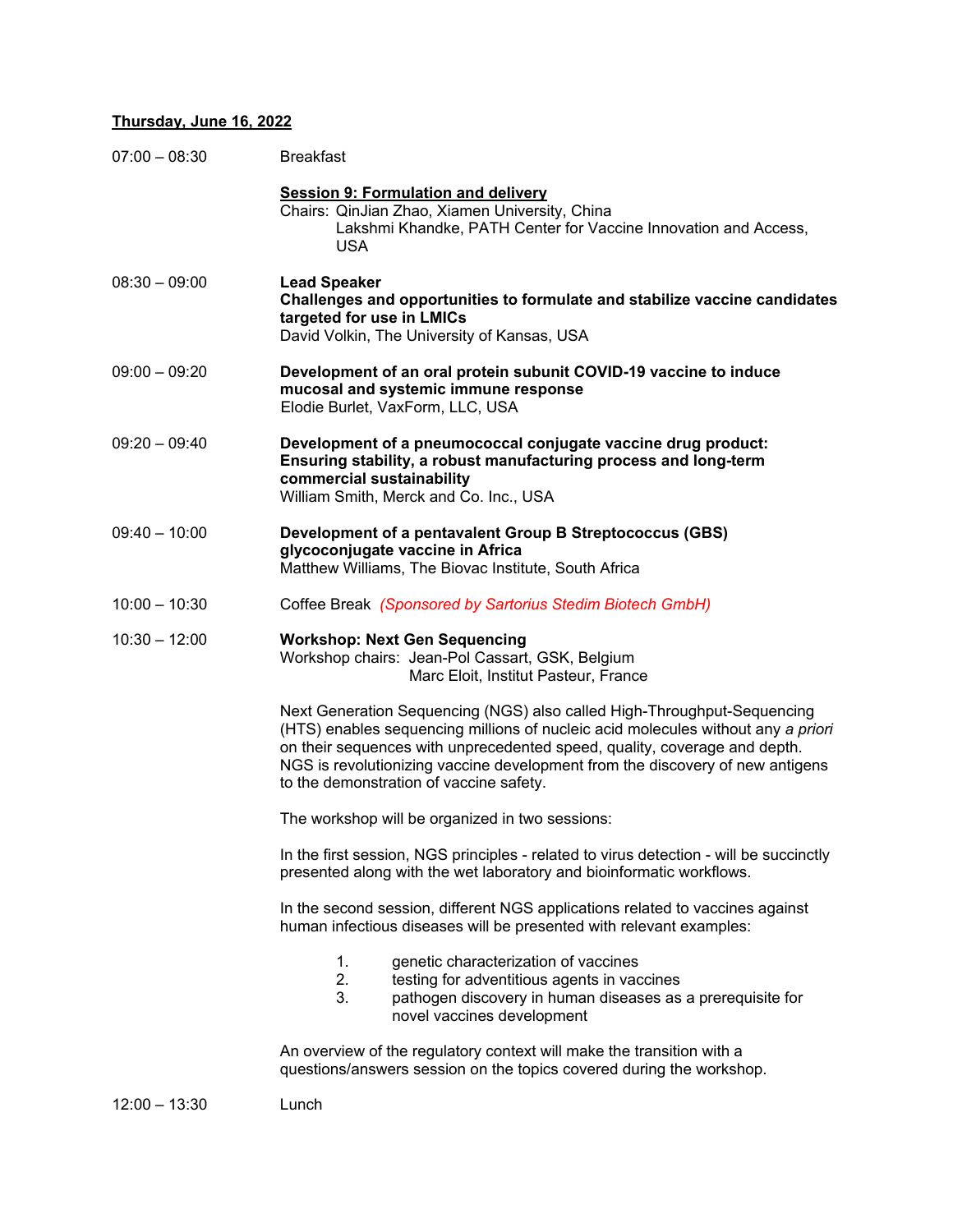#### **Thursday, June 16, 2022 (continued)**

|                 | <b>Session 10: Capacity building and intervention plan</b><br>Chairs: Martin Eisenhawer, WHO, Switzerland<br>Matthew Downham, CEPI, United Kingdom                               |
|-----------------|----------------------------------------------------------------------------------------------------------------------------------------------------------------------------------|
| $13:30 - 14:00$ | <b>Lead Speaker</b><br>Disease X development and 100 days initiative<br>Nicolas Havelange, CEPI, United Kingdom                                                                  |
| $14:00 - 14:24$ | Innovative facility options in a new era of urgent capacity needs<br>Thomas Hauser, G-CON Manufacturing, Inc., Ireland                                                           |
| $14:24 - 14:48$ | A rapid response vaccine manufacturing platform as a countermeasure to<br>epidemic threats<br>Tania Pereira Chilima, Univercells Technologies S.A., Belgium                      |
| $14:48 - 15:12$ | Advancing vaccine development and manufacture in Africa<br>Ebrahim Mohamed, Biovac, South Africa                                                                                 |
| $15:12 - 15:36$ | Test tubes and turnaround times: An accelerated biosafety testing<br>approach for new vaccines against emerging pathogens<br>Sarah Sheridan, Merck, United Kingdom               |
| $15:36 - 16:00$ | Production of high-quality SARS-CoV-2 antigens for vaccine development<br>and serological assays implementation<br>Bárbara Fernandes, IBET, Portugal                             |
| $16:00 - 16:30$ | Coffee Break                                                                                                                                                                     |
| $16:30 - 17:30$ | Poster short talks                                                                                                                                                               |
| $17:30 - 18:30$ | <b>KEYNOTE</b><br>Shifting the paradigm from global to national: innovative approaches for<br>sustainable production of priority vaccines<br>Birgitte Giersing, WHO, Switzerland |
| $18:30 - 19:00$ | Closing<br><b>Conference Chairs</b>                                                                                                                                              |
| $19:00 - 22:00$ | Banquet                                                                                                                                                                          |
|                 |                                                                                                                                                                                  |

### **Friday, June 17, 2022**

07:00 – 10:00 Breakfast, Checkout and Departures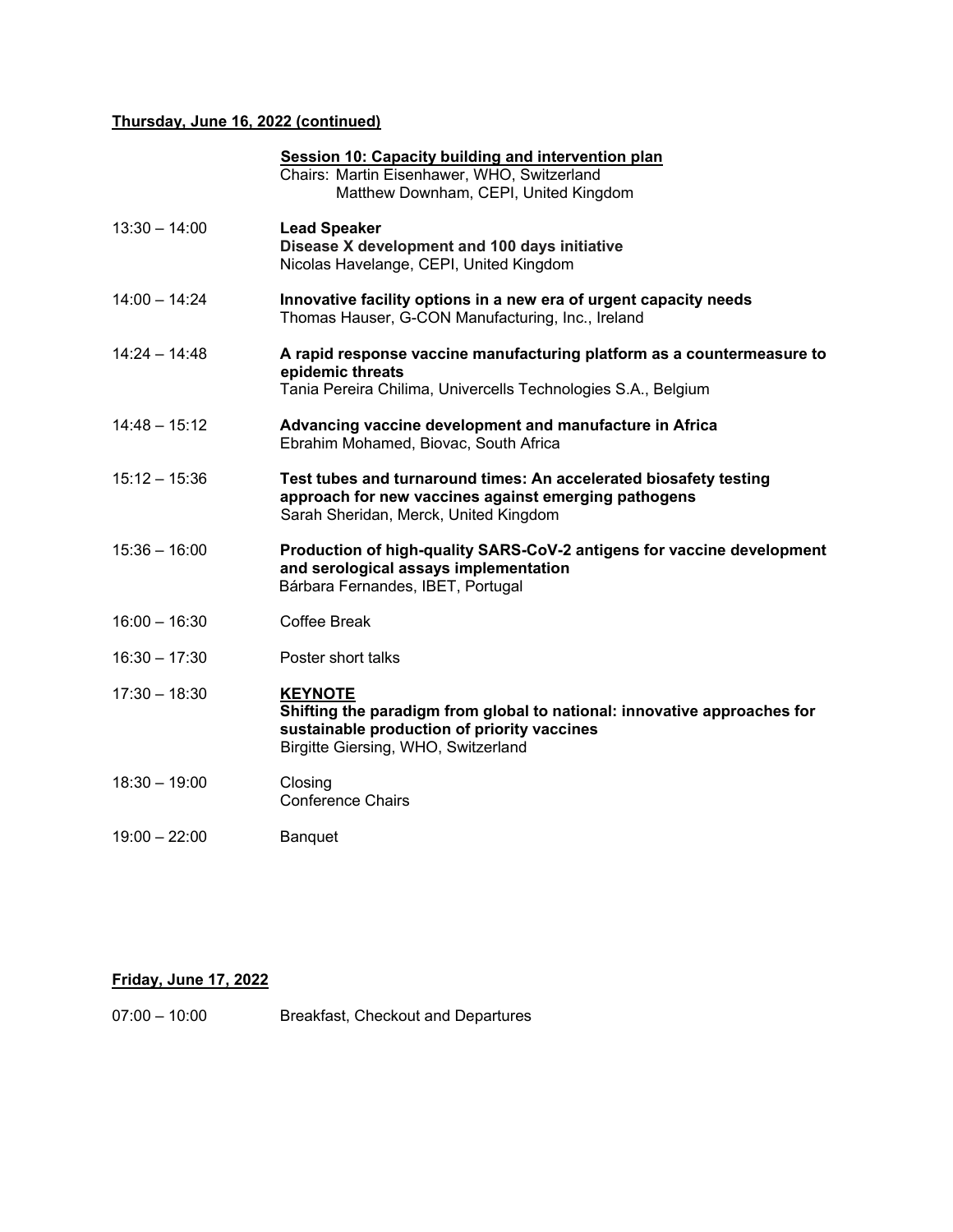#### **Poster Presentations**

- 1. **Sterile filtration of large biomolecules New insights using live attenuated vaccines and model particle suspensions**  Adam Kristopeit, Merck & Co., Inc., USA
- 2. **Production of influenza virus-like particles by insect cells and removal of baculovirus from virus-like particles and other extracellular vesicles**  Alois Jungbauer, BOKU, Austrian Centre of Industrial Biotechnology, Austria
- 3. **Chromatographic tools for optimization of IVT reaction and improving mRNA purification process**  Amélie Boulais, Sartorius Stedim Biotech, United Kingdom
- 4. **High Density HEK293T culture for high yield, high quality, stable adenoviral vector production in Ambr® 250 stirred tank reactors**  Amélie Boulais, Sartorius Stedim Biotech, United Kingdom
- 5. **Unveiling process knowledge for plasmid DNA fermentation across upstream scales**  Amélie Boulais, Sartorius Stedim Biotech, United Kingdom
- 6. **Use of sulfated-cellulose membrane adsorbers to intensify purification of cell culturederived influenza A and B viruses**  Amélie Boulais, Sartorius Stedim Biotech, United Kingdom
- 7. **Development of scalable downstream processing platform for HEK293SF cell-based influenza vaccine production**  Amine Kamen, McGill University, Canada
- 8. **Multivalent Influenza vaccine production in HEK-293 cells in response to pandemic threats**

Amine Kamen, McGill University, Canada

- 9. **The next generation of fibroblast-based vaccine development**  Anna-Barbara Hachmann, Thermo Fisher Scientific, USA
- 10. **Optimization, production, purification and characterization of HIV-1 Gag VLPs functionalized with SARS-CoV-2 Spike glycoprotein**  Arnau Boix-Besora, Grup d'Enginyeria Celꞏlular i Bioprocessos, Universitat Autònoma de Barcelona, Spain
- 11. **Rotavirus VP6 nanotubes show an antigen form-dependent adjuvant activity: Zika virus envelope protein monomer vs Zika virus-like particles**  Arturo Liñan, Instituto de Biotecnología-Universidad Nacional Autónoma de México, Mexico
- 12. **Immunogenicity and efficacy of non-adjuvant tissue culture-based rabies vaccine produced in Ethiopia**  Birhanu Hurisa, Ethiopian Public Health Institute, Ethiopia
- 13. **Tackling a capacity bottleneck to permit large-scale downstream processing of an adenovirus-vectored vaccine**  Carina Citra Dewi Joe, University of Oxford/Jenner Institute, United Kingdom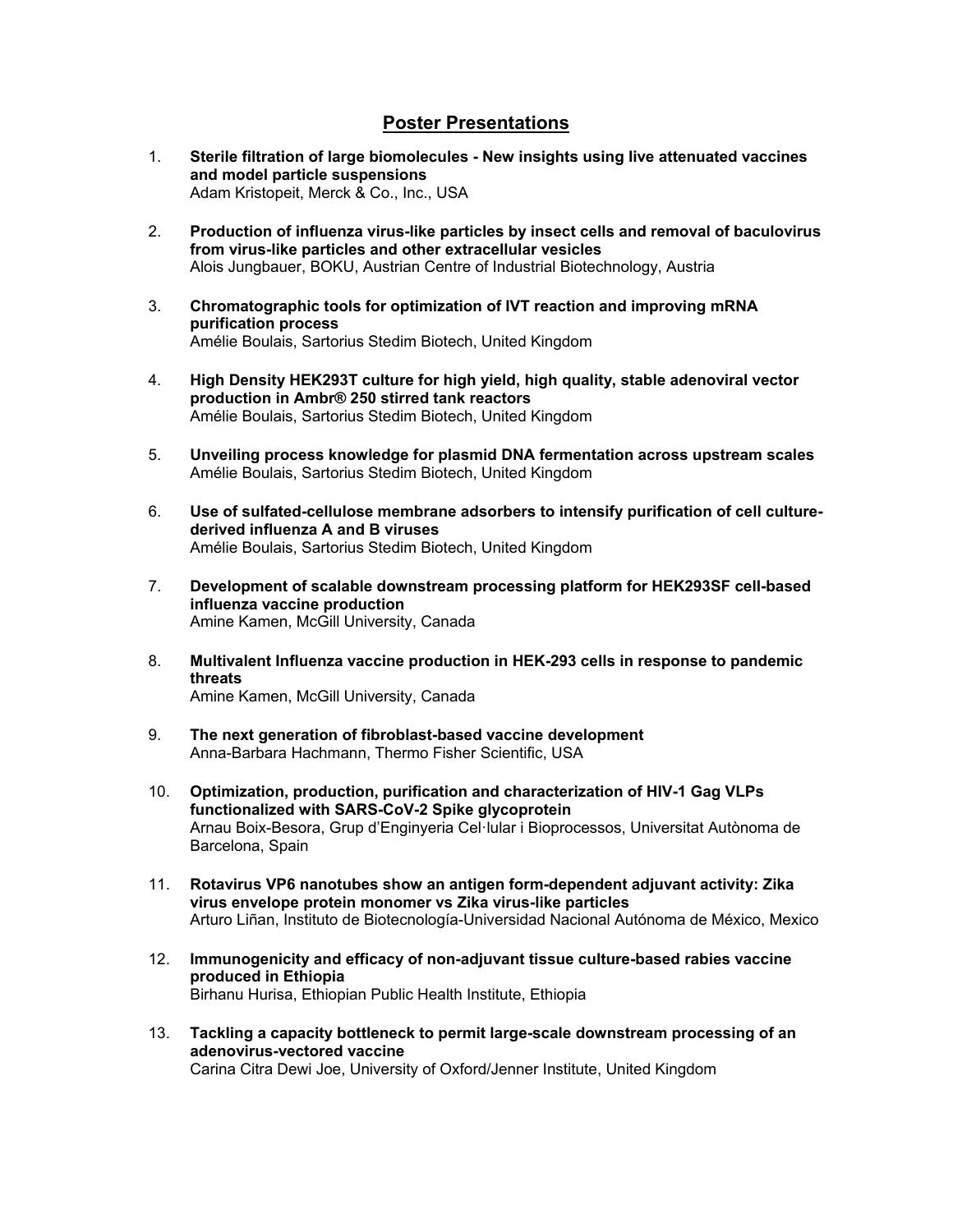- 14. **Use of a parallel bioreactor scaledown system for optimisation of a perfusion-based upstream process for adenovirus production**  Carina Citra Dewi Joe, University of Oxford/ Jenner Institute, United Kingdom
- 15. **Impact of Africa-based manufacturing on cost-per-dose: A theoretical, inside-out analysis**  Casey Selwyn, Bill & Melinda Gates Foundation, USA
- 16. **Immune-profiling of innate and adaptive immunity following three vaccinations of the MERS vaccine candidate MVA-MERS-S**  Christine Dahlke, Universitätsklinikum Hamburg Eppendorf, Germany
- 17. **Accurate and precise viral quantification for rapid vaccine development in- process production monitoring using Radiance® Laser Force CytologyTM**  Christof Hasse, LumaCyte Inc., USA
- 18. **Development of an innovative adenovirus-inspired self-assembling vaccine platform rapidly adaptable to coronaviruses and other emergent viruses**  Christopher Chevillard, National Center for Scientific Research, France
- 19. **Decisional tools for successful commercialisation of novel vaccine technologies**  Christos Stamatis, University College London, United Kingdom
- 20. **Suspension Vero cell culture technology for high titer production of viral vaccines**  Chun Fang Shen, National Research Council of Canada, Canada
- 21. **Intensification of influenza virus production in fed-batch and perfusion cultures of HEK293SF cells**  Cristina Alves Tottoli e Silva, Polytechnique Montréal, Canada
- 22. **The effect of the production method on the quality of coronavirus spike protein RBD variants of concern: Implications on the specificity and sensitivity of serological assays**

Daniel Barreto, Instituto de Biotecnología - Universidad Nacional Autónoma de México, Mexico

- 23. **Model-based process development for complex vaccine mixtures**  Daphne Keulen, Delft University of Technology, Netherlands
- 24. **Protein design and immunogenic analysis of COVID-19 vaccine candidates based on RBD/trimeric-spike antigens and chimeric VLPs antigens**  Diego Fontana, Universidad Nacional del Litoral, Argentina
- 25. **RHABDO-LIKE RECOMBINANTE (VLPs), a novel veterinary rabies vaccine: Safety and efficacy trials in pets and cattle**  Diego Fontana, Universidad Nacional del Litoral, Argentina
- 26. **Rational design, expression and characterization of chimeric rabies VLPs displaying the major antigenic site of Foot and Mouth Disease Virus**  Diego Fontana, Universidad Nacional del Litoral, Argentina
- 27. **Process development for a flexible vaccine vector platform based on recombinant life virus**

Dieter Palmberger, Themis Bioscience GmbH, a subsidiary of Merck & Co., Inc., Austria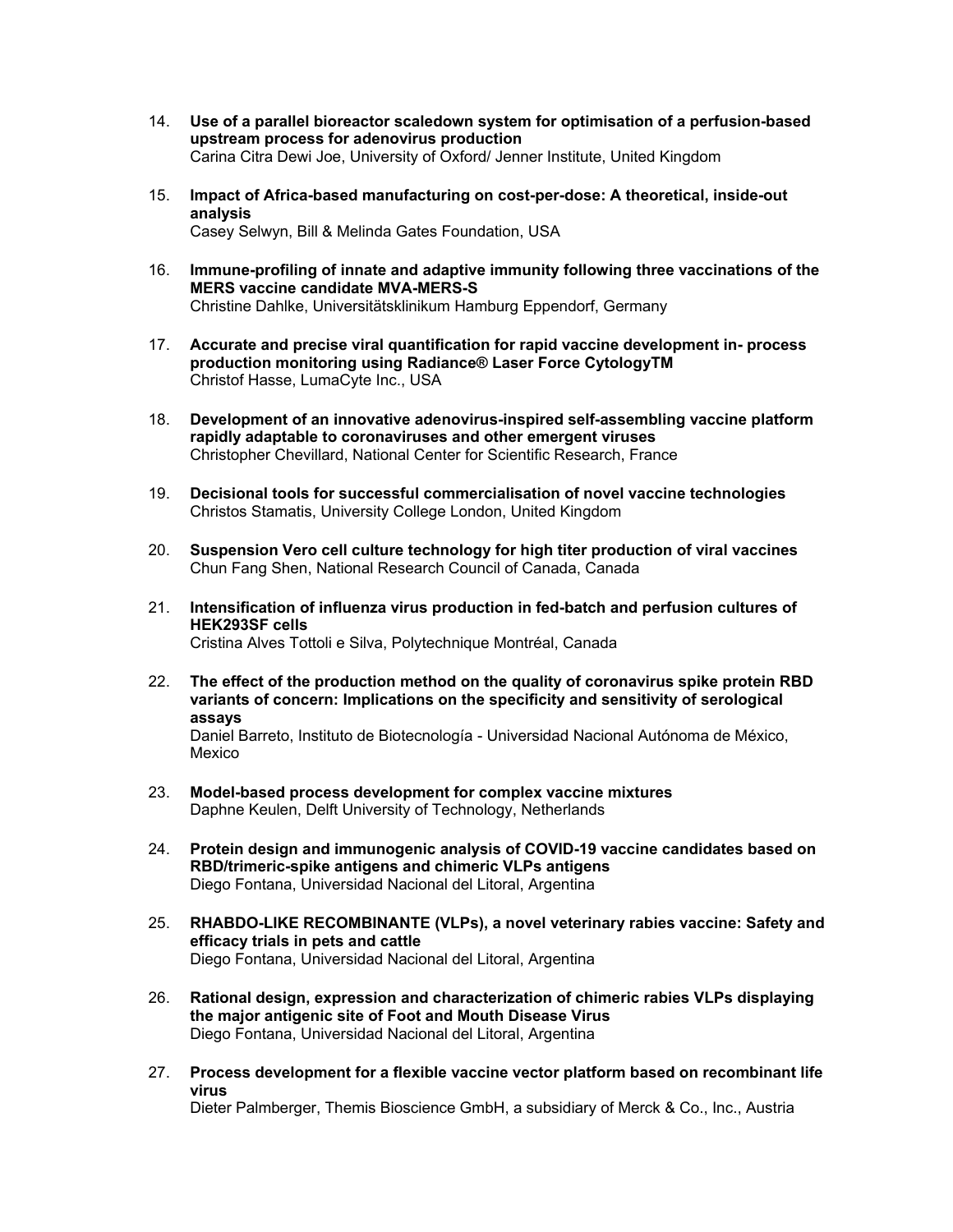- 28. **Development of a universal group 2 influenza virus vaccine using chimeric hemagglutinin constructs**  Eduard Puente-Massaguer, Icahn School of Medicine at Mount Sinai, USA
- 29. **Design of a vaccine against dengue and Zika viruses based on a mimotope of the envelope dimer epitope**  Esmeralda Cuevas-Juárez, Instituto de Biotecnología, UNAM, Mexico
- 30. **Design of mimotopes of a conserved epitope in dengue and Zika viruses for the obtention of broadly neutralizing antibodies**  Esmeralda Cuevas-Juárez, Instituto de Biotecnología, UNAM, Mexico
- 31. **Optimisation of an alkaline lysis process for a plug- and play plasmid DNA production**  Fatma Mohamed Ebrahim Alhamer Almulla, University College London, United Kingdom
- 32. **Analytical development to support manufacturing of a sustainable vaccine against Invasive Nontyphoidal Salmonellosis**  Francesca Necchi, GSK Vaccines Institute for Global Health, Italy
- 33. **A universal Influenza B vaccine using mosaic-hemagglutinin vaccine candidates**  Irene Gonzalez, Icahn School of Medicine, USA
- 34. **Differential glycosylation and extracellular vesicle biogenesis in HEK293 upon transient transfection.**  Jesús Lavado-García, Universitat Autònoma de Barcelona (UAB), Spain
- 35. **This is our shot new measures of vaccine infectivity**  Johanna Bacher, ACIB, University of Natural Resources and Life Sciences, Austria
- 36. **Production and characterization of hepatitis B Virus-like Particles expressed in HEK293 and CHO-K1 recombinant cell lines. Analysis of the humoral immune response.**

Juan Manuel Battagliotti, Universidad Nacional del Litoral, Argentina

- 37. **Vaccine manufacturing capacity expansion An approach to meet global needs based on Covid-19 learnings**  Julia Kuhn, Bill & Melinda Gates Foundation, USA
- 38. **Biomanufacturing using single use systems: Case study of fluoropolymer material**  Julien Muzard, Entegris, France
- 39. **Overviews of vaccine technology for neglected diseases in developing Latin America country - Peru**  Karen D. Calvay Sanchez, National Institute of Health, Peru
- 40. **Production of monoclonal antibodies specific to soluble proteins of Bartonella bacilliformis**  Karen D. Calvay Sanchez, National Institute of Health, Peru
- 41. **Maximizing viral titer yield at harvest through metabolic process analytical technology (PAT)**  Katherine Forrester, MSD, USA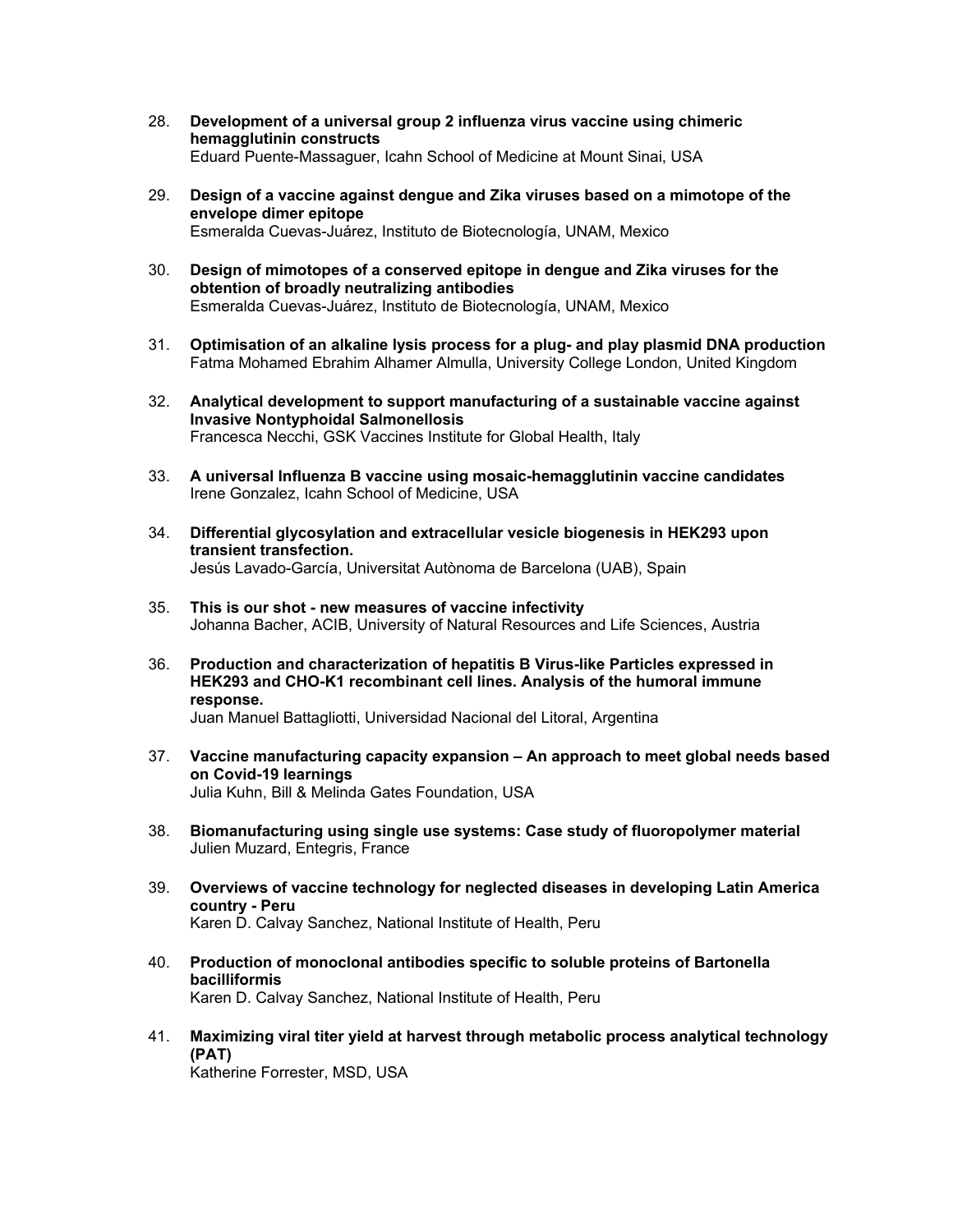- 42. **Affinity resins enable a multi-vaccine/platform purification process and rapid response to new viruses**  Kent Hallenbeck, Avitide, Inc., USA
- 43. **A novel SARS-CoV-2 (T Cell) vaccine candidate designed using the iVAX platform**  Kirk Haltaufderhyde, EpiVax Inc., USA
- 44. **Long-term propagation of influenza A virus and its defective interfering particles: Analyzing dynamic competition to select antiviral candidates**  Lars Pelz, Max Planck Institute for Dynamics of Complex Technical Systems, Germany
- 45. **High cell density culture for VLP production in latent virus-free insect cell line**  Lena Achleitner, ACIB - Austrian Centre of Industrial Biotechnology, University of Natural Resources and Life Sciences, Austria
- 46. **Novel purification strategies for Influenza neuraminidase-VLPs**  Leticia Guzmán-Ruiz, University of Natural Resources and Life Sciences, Vienna, Austria
- 47. **Intensified high yield production of GMMA based vaccines for high burden neglected disease**  Luigi Sollai, GSK Vaccines Institute for Global Health, Italy
- 48. **Influence of DNA-protein interactions on purification and assembly of virus-like particles**  Lukas Gerstweiler, University of Adelaide, Australia
- 49. **Bioanalytical tools for the quantification of in-process and final product samples of a rotavirus vaccine**  Mafalda M. Dias, iBET, ITQB-NOVA, Portugal
- 50. **A versatile capillary gel electrophoresis methodology for in-process and final product characterization of virus-based targets**  Mafalda M. Dias, iBET, ITQB-NOVA, Portugal
- 51. **Development of a new magnetic bead platform for use in GMP production of mRNA vaccines**  Marie Bosnes, Thermofisher Scientific, Norway
- 52. **WITHDRAWN**
- 53. **Biomanufacturing technology advances enable rapid response to disease outbreaks**  Marie Jourdan, Univercells Technologies S.A., Belgium
- 54. **Improved Ad26 vaccine stability by mitigating interaction of viral particles with glass surfaces**  Martinus Capelle, Janssen Vaccines, Netherlands
- 55. **Development of a pentavalent Group B Streptococcus (GBS) glycoconjugate vaccine in Africa**  Matthew Williams, The Biovac Institute, South Africa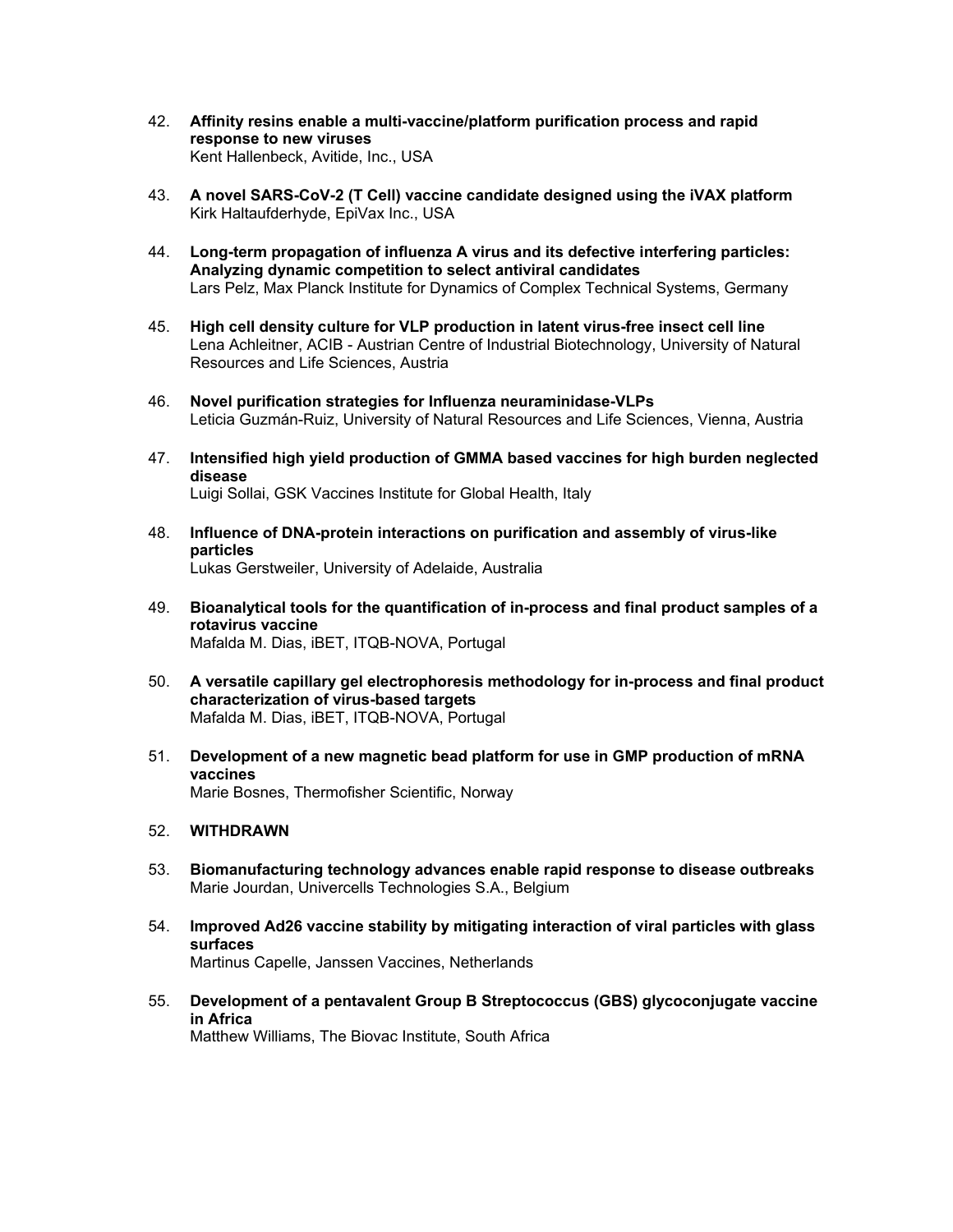- 56. **Evaluation of a low-serum medium for growth and virus production with MRC-5 cells cultured on Cytodex 1 microcarriers**  Michael Bruno, Thermo Fisher Scientific, USA
- 57. **WITHDRAWN**
- 58. **Development of two monovalent antivenoms against two Moroccan viper venoms– daboia Mauritanica and Cerastes Cerastes**  Naoual Oukkache, Pasteur Institute, Morocco
- 59. **Development of the filamentous fungus Thermothelomyces heterothallica C1 into a next-generation production platform for human and animal vaccines**  Noelia Valbuena, Dyadic International Inc., Spain
- 60. **An adenovirus-based vaccine manufacturing technology platform for mucosal or parenteral immunization against poultry diseases in sub-Saharan Africa**  Omar Farnos, McGill University, Canada
- 61. **Production and purification of an immunogenic G protein of rabies virus from S2 insect cells**  Renato Mancini Astray, Instituto Butantan, Brazil
- 62. **Enhancing production of the malaria asexual blood-stage vaccine candidate PfRipr5 in insect cells by modulating expression vector and culture temperature**  Ricardo Correia, iBET, ITQB-NOVA, Portugal
- 63. **Acceleration of vaccine development by improvement of process understanding Analysis of the host cell proteome**  Roxana Disela, Delft University of Technology, GlaxoSmithKline Vaccines, Netherlands
- 64. **Microbial platform for vaccine production for Low-and Medium-Income Countries (LMICs): 2 case studies**  Salomé de Sá Magalhães, UCL, United Kingdom
- 65. **Optimization of rAd5 vectored Newcastle vaccine production in HEK293 at high cell densities**  Samia Rourou, Institut Pasteur de Tunis, Tunisia
- 66. **Towards a virus production platform based on VeroS cells grown on chemically defined media**  Samia Rourou, Institut Pasteur de Tunis, Tunisia
- 67. **Influenza A virus-derived defective interfering particles for antiviral treatment**  Sascha Y. Kupke, Max Planck Institute for Dynamics of Complex Technical Systems, **Germany**
- 68. **Virus like particles expressed in insect cells and mammalian cells as a plataform for the development of a Zika vaccine**  Selene J. Uribe, Instituto de Biotecnología, UNAM, Mexico
- 69. **Mutation of a conserved, hydrophobic, cryptic epitope improves manufacturability and immunogenicity of the SARS-CoV-2 RBD**  Sergio Rodriguez Aponte, MIT, USA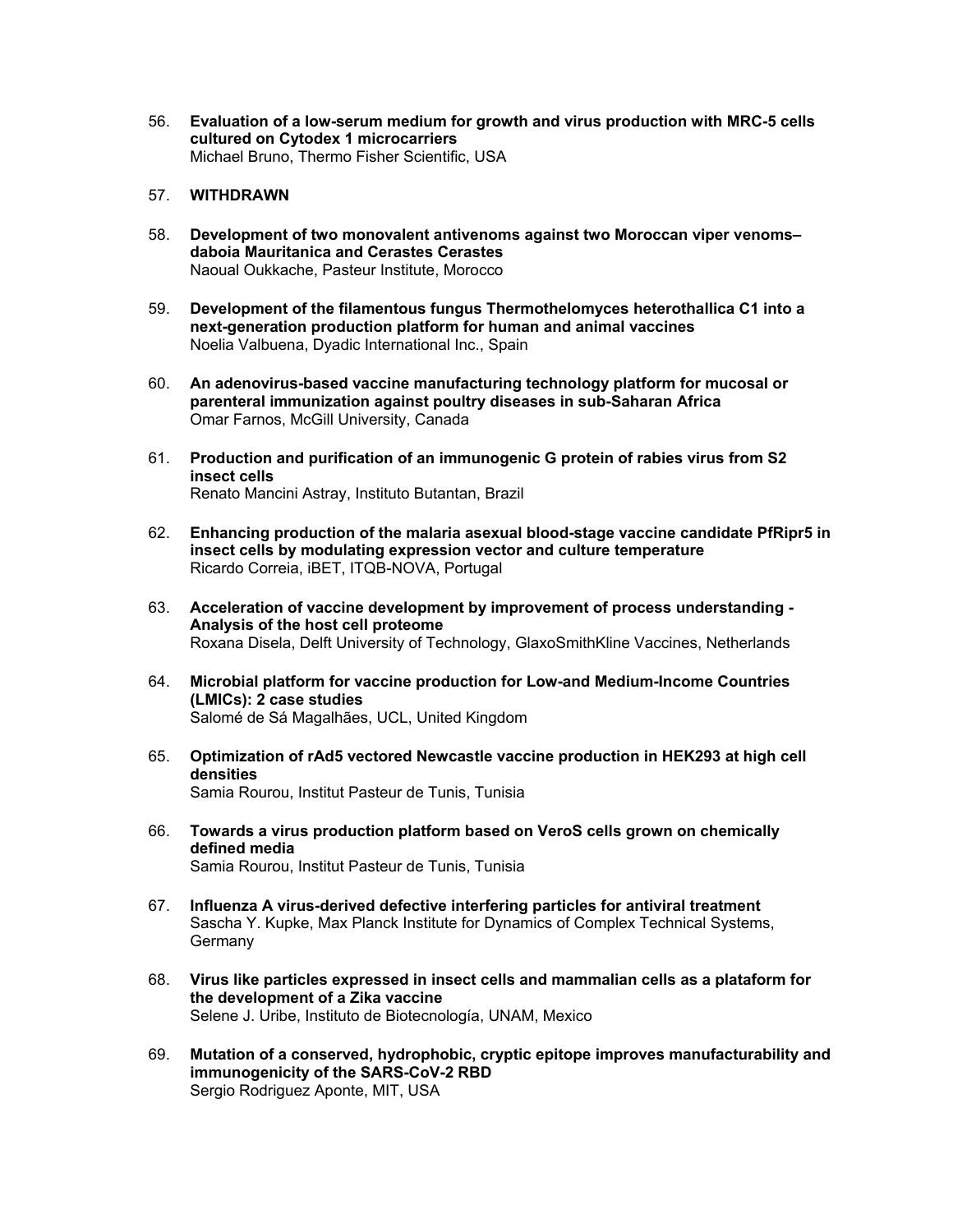- 70. **A quality- by- design approach for the implementation of a manufacturing license change using a qualified scale- down process model**  Shari Narayanan, Seqirus Vaccines, United Kingdom
- 71. **Intranasal administration of NDV-HXP-S COVID19 vaccines induces robust protective mucosal and systemic immunity in mice**  Stefan Slamanig, Icahn School of Medicine at Mount Sinai, USA
- 72. **Adapting Flublok/supemtek® recombinant protein expression systems to Sars-cov-2**  Steven Hauser, Sanofi, USA
- 73. **Production of a fusogenic oncolytic rVSV-NDV virus in perfusion processes**  Sven Göbel, Max-Planck Institute, Germany
- 74. **Upstream process optimization to support efficient HEK293 cell growth and adenovirus production**  Syed Khalil, Thermo Fisher Scientific, USA
- 75. **WITHDRAWN**
- 76. **Lessons in vaccine process development**  Tara Tagmyer, Merck & Co., Inc, USA
- 77. **Development of a standardized multiplex Filovirus and SARS-CoV2 antibody immunoassay**  Teri Ann S. Wong, University of Hawaii, USA
- 78. **Biophysical technologies in vaccines**  Thierry Eynard, Sanofi, France
- 79. **Automated single-cell cloning in chemically defined medium for new suspension MDCK cell lines and scale-down of influenza A virus production into ambr®15 microbioreactors**  Tilia Zinnecker, Max Planck Institute for Dynamics of Complex Technical Systems, Germany
- 80. **Producing viruses in orbit: Current developments for orbital shaken viral vaccine manufacturing**  Tim Bürgin, Adolf Kühner AG, Switzerland
- 81. **Multimodal chromatography combining steric exclusion and cation exchange as an intermediate downstream step to purify yellow fever virus-like particles**  Tulio M. Lima, UFRJ, Brazil
- 82. **Towards updatable, multivalent Covid vaccines: A platform process to produce trimeric spike protein of SARS-COV-2 variants expressed in HEK293 stable cell clones**  Tulio M. Lima, UFRJ, Brazil
- 83. **Salt tolerant endonucleases for the removal of host cell DNA in Downstream Processing of enveloped viruses**  Viktoria Mayer, Austrian Centre of Industrial Biotechnology (ACIB), Austria
- 84. P**re-fabrication for providing biocapacity to support vaccine manufacturing**  Thomas Hauser, GCon Manufacturing, Germany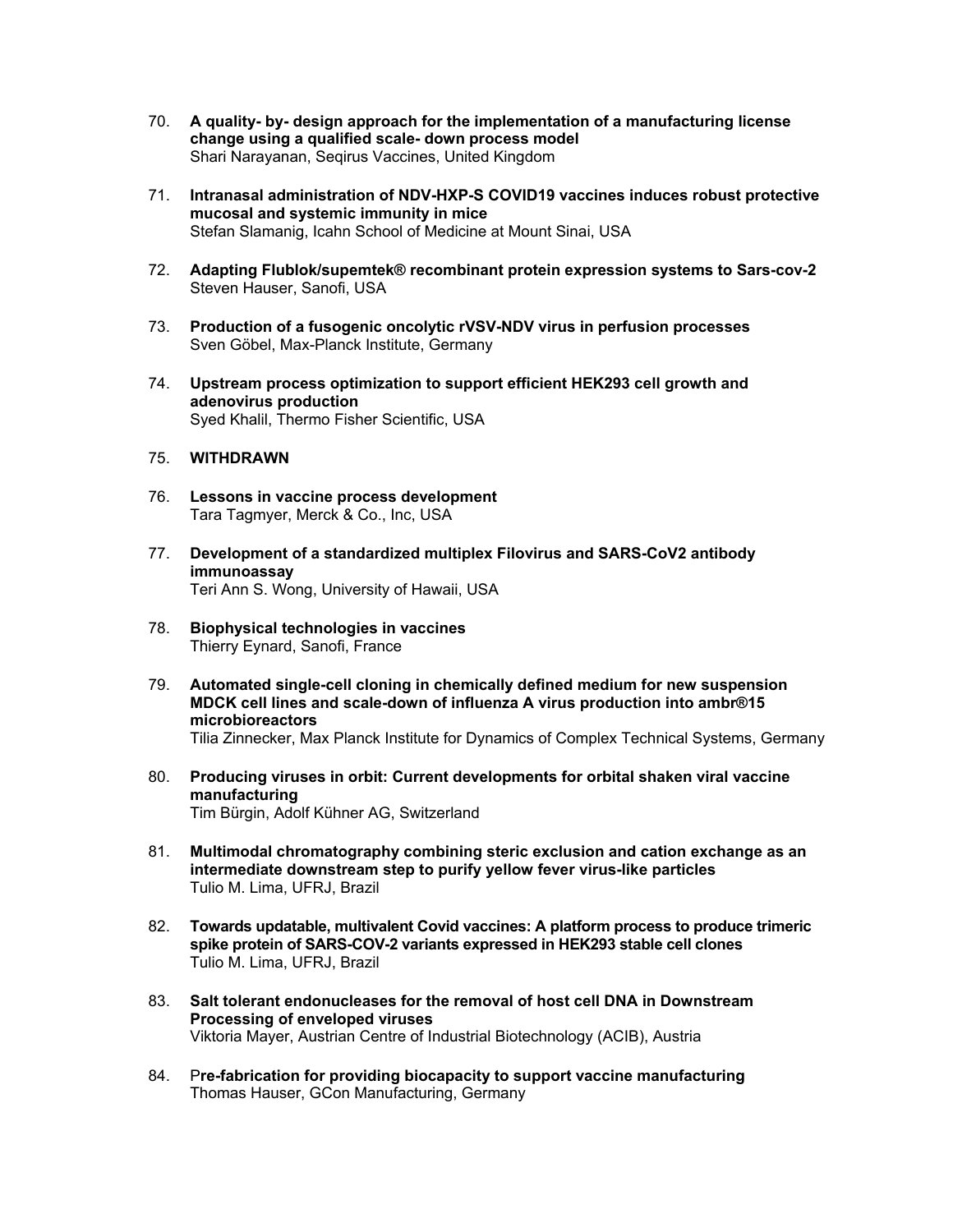- 85. **A platform approach for the production of Hand, Foot, Mouth Disease vaccines**  Yvonne Thomassen, Intravacc, Netherlands
- 86. **Genetically detoxified diphtheria and tetanus toxins, EcoCRM<sub>197</sub><sup>®</sup> and 8MTT, expressed in an engineered** *E. coli* **strain and use as conjugate vaccine carrier proteins**  Renaud Jacquemart, Omnium Global, Canada
- 87. **Affinity purification of SARS-COV-2 spike protein receptor binding domain produced in a C1 fungal expression system**  Renaud Jacquemart, Omnium Global, Canada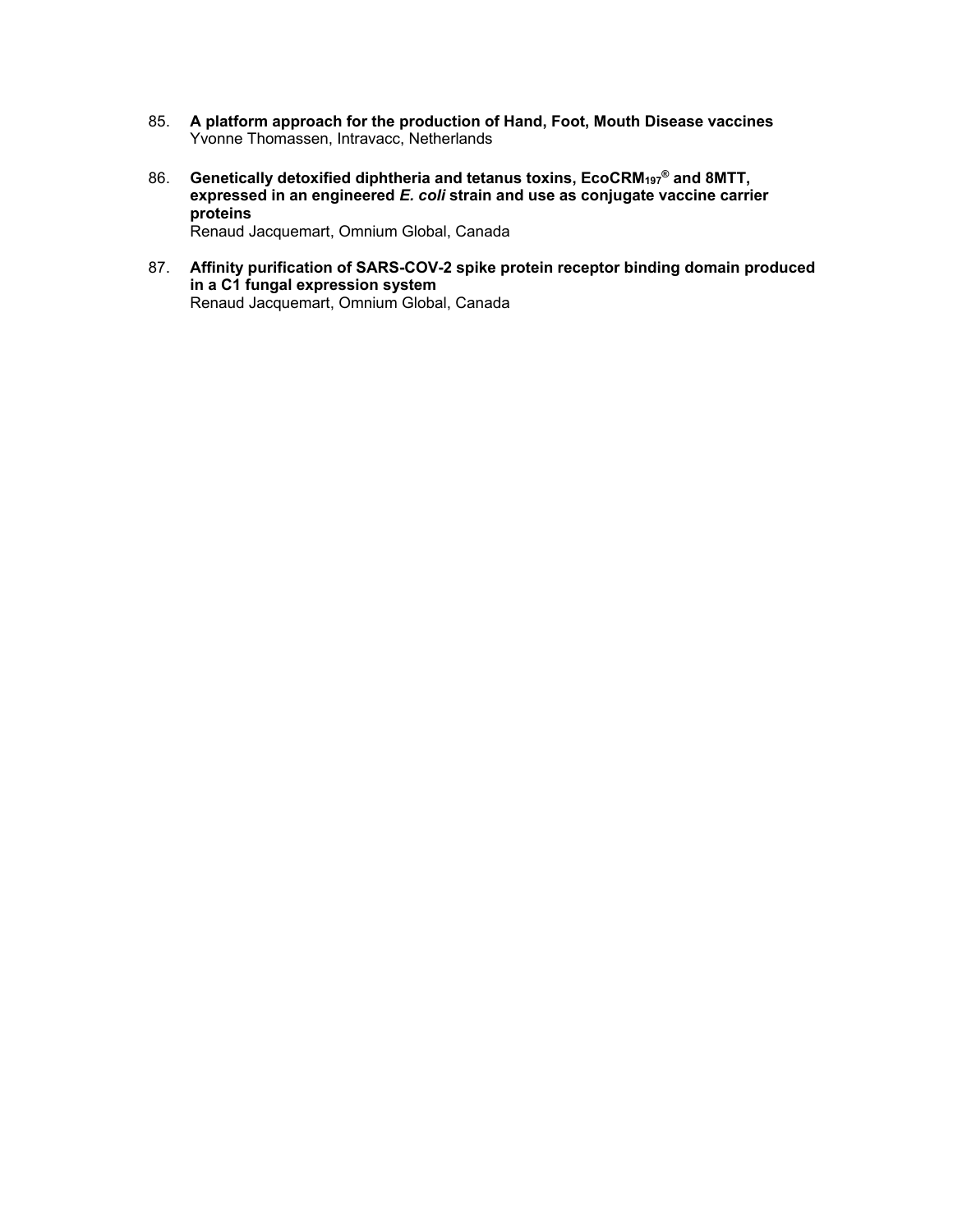

**2022**

# *Engineering Conferences International*

**32 Broadway, Suite 314 – New York, NY 10004 Tel: 1-212-514-6760 / Fax: 1-212-514-6030 / www.engconfintl.org**

## **Calendar of ECI Conferences**

#### *Celebrating 60 years of international, interdisciplinary engineering conferences*

| May 15-20    | 20AH        | NANOTECHNOLOGY IN MEDICINE III: ENABLING NEXT GENERATION THERAPIES (Cetraro (Calabria), Italy)<br>M. Radisic, University of Toronto; V. Shahin, University of Munster                                                                                                                                                                                           |
|--------------|-------------|-----------------------------------------------------------------------------------------------------------------------------------------------------------------------------------------------------------------------------------------------------------------------------------------------------------------------------------------------------------------|
| May 22-27    | <b>21AE</b> | <b>ENZYME ENGINEERING XXVI (Dallas, Texas)</b><br>A. Bommarius, Georgia Institute of Technology; V. Mitchell, Codexis; D. Furst, GSK                                                                                                                                                                                                                            |
| June 5-8     | <b>20AI</b> | ULTRA-HIGH TEMPERATURE CERAMICS: MATERIALS FOR EXTREME ENVIRONMENT APPLICATIONS V<br>(Snowbird, Utah)<br>C. Carney, AFRL; G. Thompson, University of Alabama; C.Tallon, Virginia Tech; C. Weinberger, Colorado State Univ.;<br>D. Butts, MACH-20, LLC                                                                                                           |
| June 5-10    | <b>20AW</b> | WASTELCA 3: LIFE CYCLE SUSTAINABILITY ASSESSMENT FOR WASTE MANAGEMENT AND RESOURCE<br><b>OPTIMIZATION III (Cetraro (Calabria), Italy)</b><br>U. Arena, University of Campania "Luigi Vanvitelli"; T. Astrup, Technical University of Denmark; M. Barlaz, North Carolina<br><b>State University</b>                                                              |
| June 5-10    | <b>21AP</b> | <b>BENEFICIATION OF PHOSPHATES IX (Helsinki, Finland)</b><br>P. Zhang, Florida Industrial and Phosphate Research Institute; E. Rova, Yara, Finland; J. Miller, University of Utah;<br>M. Porteus, Fosko, South Africa; L. Leal Filho, University of Sao Paulo, Brazil; E. Wingate, Worley, Australia;<br>A. C. Silva, Federal University of Goiás (UFG), Brazil |
| June 12-17   | <b>20AA</b> | <b>VACCINE TECHNOLOGY VIII (Sitges, Spain)</b><br>T. Mukhopadhyay, Merck Research Laboratories; C. Lutsch, Sanofi Pasteur; L. Lua, University of Queensland;<br>F. Godia, Universitat Autònoma de Barcelona                                                                                                                                                     |
| June 19-24   | 22AT        | <b>THERMAL AND ENVIRONMENTAL BARRIER COATINGS VI (Irsee, Germany)</b><br>B. Hazel, Pratt & Whitney; Uwe Schulz, German Aerospace Center; Mike Maloney, Pratt & Whitney; R. Vassen, Research<br>Center, Julich; Ram Darolia, GE Aviation (retired); C. Levi, U California Santa Barbara; D. Roth-Fararaseanu, Rolls-Royce                                        |
| June 26 – 30 | <b>21AM</b> | <b>BIOCHEMICAL AND MOLECULAR ENGINEERING XXII (Cancun, Mexico)</b><br>K.L. Jones Prather, Massachusetts Institute of Technology; M. Jewett, Northwestern University; M. Koepke, LanzaTech                                                                                                                                                                       |
| Oct 2-7      | <b>21AN</b> | NANOMECHANICAL TESTING IN MATERIALS RESEARCH AND DEVELOPMENT VIII (Split, Croatia)<br>S. Korte-Kerzel, RWTH Aachen University                                                                                                                                                                                                                                   |
| Oct 9-13     | <b>22AA</b> | <b>INTEGRATED CONTINUOUS BIOMANUFACTURING V (Sitges, Spain)</b><br>J. Walther, Sanofi; A. Azevedo, Instituto Superior Técnico; R. Deshpande, Amgen                                                                                                                                                                                                              |
| Oct 30-Nov 3 | <b>20AE</b> | <b>ELECTROPHORETIC DEPOSITION VII: FUNDAMENTALS AND APPLICATIONS (Santa Fe, New Mexico)</b><br>A.R. Boccaccini, Univ. of Erlangen-Nuremberg; B. Ferrari, Spanish Research Council; A.J. Pascall, Brookhaven National<br>Laboratory; T. Uchikoshi, National Institute for Materials Science                                                                      |

*A not-for-profit organization serving the engineering community since 1962 with international, interdisciplinary engineering conferences*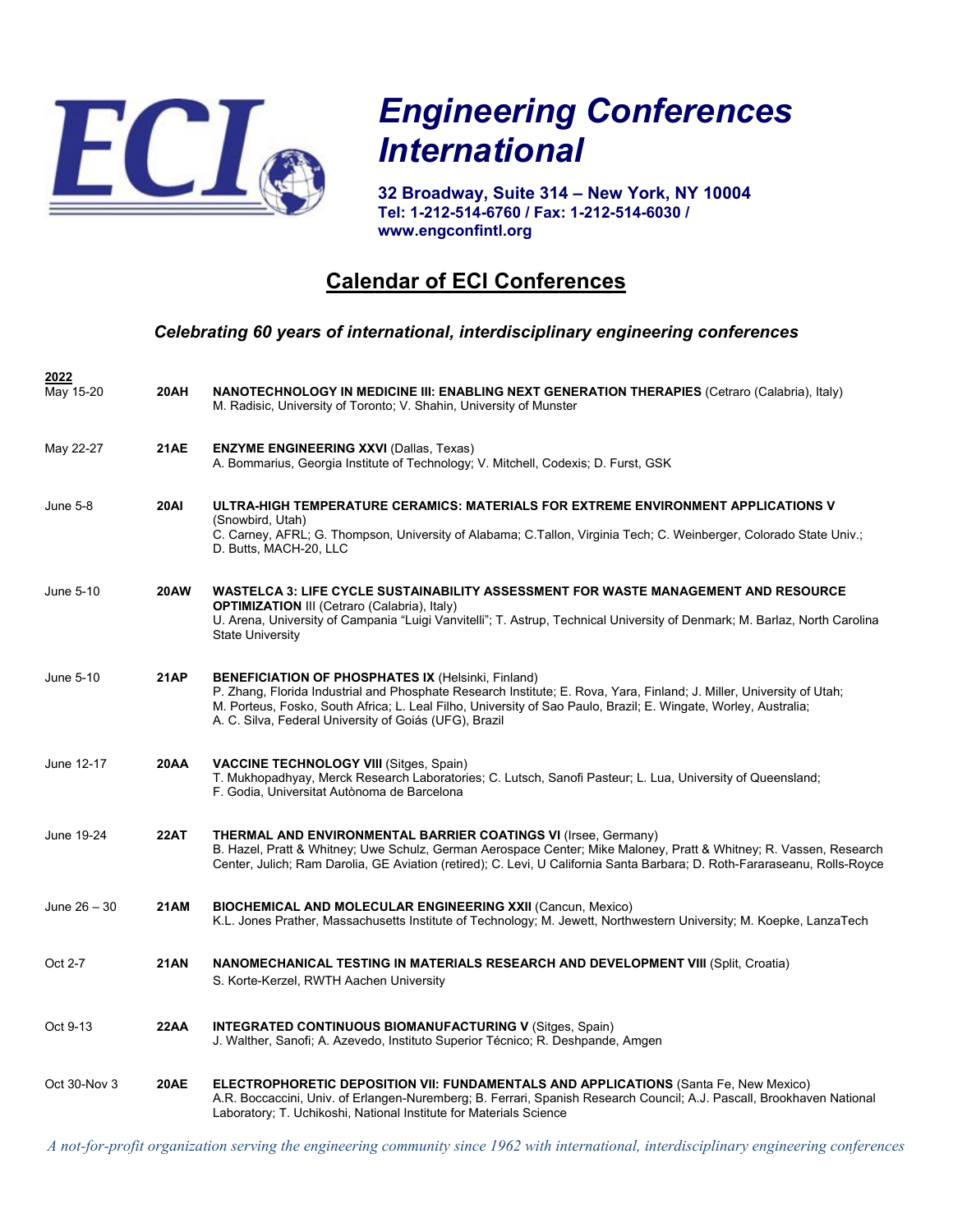| Nov 13-18            | 21AS        | <b>CERAMIC MATRIX COMPOSITES II (Santa Fe, New Mexico)</b><br>Y. Kagawa, Tokyo University of Technology; R. Darolia, GE Aviation (retired); R. Raj, University of Colorado; G. Singh,<br>Kansas State University; D. Koch, University of Augsburg; G. Vignoles, University of Bordeaux; J. Binner, University of<br>Birmingham                                                         |
|----------------------|-------------|----------------------------------------------------------------------------------------------------------------------------------------------------------------------------------------------------------------------------------------------------------------------------------------------------------------------------------------------------------------------------------------|
| Dec 10-14            | 21 AB       | POLYMER REACTION ENGINEERING XI (Scottsdale, AZ)<br>T. Mckenna, Universite Claude Bernard, France; C. Sayer, Federal University of Santa Catania, Brazil; J. Reimers,<br>ExxonMobil, USA                                                                                                                                                                                               |
| Dec 18-21            | 20AY        | <b>ADVANCES IN COSMETIC FORMULATION DESIGN II (Durham, NC)</b><br>S. Amin, Manhattan College; P. Somasundaran, Columbia University                                                                                                                                                                                                                                                     |
| 2023<br>March 19-24  | 22AD        | THIRD INTERNATIONAL CONFERENCE ON ELECTROMAGNETIC/ELECTRIC FIELDS IN MATERIALS: A PATH<br><b>TOWARDS ENERGY EFFICIENT PROCESSING (Tomar, Portugal)</b><br>R. Raj, University of Colorado at Boulder                                                                                                                                                                                    |
| April 23-29          | 22AC        | <b>CELL CULTURE ENGINEERING XVIII (Cancun, Mexico)</b><br>L. Palomares, IBT-UNAM; C. Goudar, Amgen; T. Wang, Genentech                                                                                                                                                                                                                                                                 |
| May 7-12             | 23AP        | PYROLIQ II - 2023: Pyrolysis and Liquefaction of Biomass and Wastes (Hernstein, Austria)<br>F. Berruti, ICFAR & Western University; A. Dufour, CNRS, ENSIC; M. Garcia-Perez, Washington State University;<br>W. Prins, University of Ghent                                                                                                                                             |
| May 28-June 2        | 21 A G      | ALKALI ACTIVATED MATERIALS AND GEOPOLYMERS: SUSTAINABLE CONSTRUCTION MATERIALS AND<br><b>CERAMICS MADE UNDER AMBIENT CONDITIONS (Cetraro (Calabria), Italy)</b><br>W.M. Kriven, University of Illinois at Urbana-Champaign; C. Leonelli, Universita' degli Studi di Modena e Reggio Emilia;<br>J.L. Provis, University of Sheffield; A.R. Boccaccini, University of Erlangen-Nuremberg |
| June 11-15           | 21AO        | ADVANCES IN OPTICS FOR BIOTECHNOLOGY, MEDICINE AND SURGERY (Tomar, Portugal)<br>M. Niedre, Northeastern University; F. Leblond, Polytecnique Montreal                                                                                                                                                                                                                                  |
| <b>July 16-21</b>    | <b>21AV</b> | SIXTH INTERNATIONAL WORKSHOP ON STRESS-ASSISTED CORROSION DAMAGE (Washington, DC area)<br>A.K. Vasudevan, Office of Naval Research (retired); R. Latanision, Exponent, Inc.; H. Holroyd, Luxfer (retired);<br>F. Friedersdorf, Luna Innovations Inc.                                                                                                                                   |
| <b>July 24-28</b>    | 21 AH       | <b>ASSOCIATION IN SOLUTION V (Azores, Portugal)</b><br>I. Voets, Eindhoven University of Technology; J. Strakel, Wageningen University; J. Conrad, University of Houston                                                                                                                                                                                                               |
| Summer               | 20AF        | <b>SYNTACTIC AND COMPOSITE FOAMS VI (TBA-Europe)</b><br>G.M. Gladysz and K.K. Chawla, University of Alabama at Birmingham; A. R. Boccaccini, University of Erlangen-Nuremberg;<br>M. Fukushima, National Institute of Advanced Industrial Science and Technology                                                                                                                       |
| September 17-21 23AB |             | <b>BIO-CHAR III (Tomar, Portugal)</b><br>F. Berruti, Western University, Canada; D. Chiaramonti, Politecnico di Torino and RE-CORD, Italy; S. Fiore, Politecnico di<br>Torino, Italy; M. Garcia-Perez, Washington State University, USA; O. Masek, University of Edinburgh, UK                                                                                                         |
| September TBA        | 23AT        | <b>SINGLE USE TECHNOLOGIES V (Boston, USA)</b><br>M. Barbaroux, Sartorius; S. Kane, Takeda; S. Yoon, University of Massachusetts, Lowell                                                                                                                                                                                                                                               |
| Nov TBA              | 20AO        | <b>NONSTOICHIOMETRIC COMPOUNDS VIII (Tainan, Taiwan)</b><br>W. Chueh, Stanford University; F-Z Fung, National Cheng Kung University; R. Waser, RWTH Aachen; H. Takamura,<br><b>Tohoku University</b>                                                                                                                                                                                   |
| TBA                  | 21AD        | ADVANCED MEMBRANE TECHNOLOGY VIII: ENVIRONMENT, FOOD, HEALTH AND NEW FRONTIERS<br>(Casablanca, Morocco)<br>J. Hestekin, University of Arkansas; U. Beusche, W.L. Gore, Inc.; D. Bhattacharyya, University of Kentucky                                                                                                                                                                  |

*A not-for-profit organization serving the engineering community since 1962 with international, interdisciplinary engineering conferences*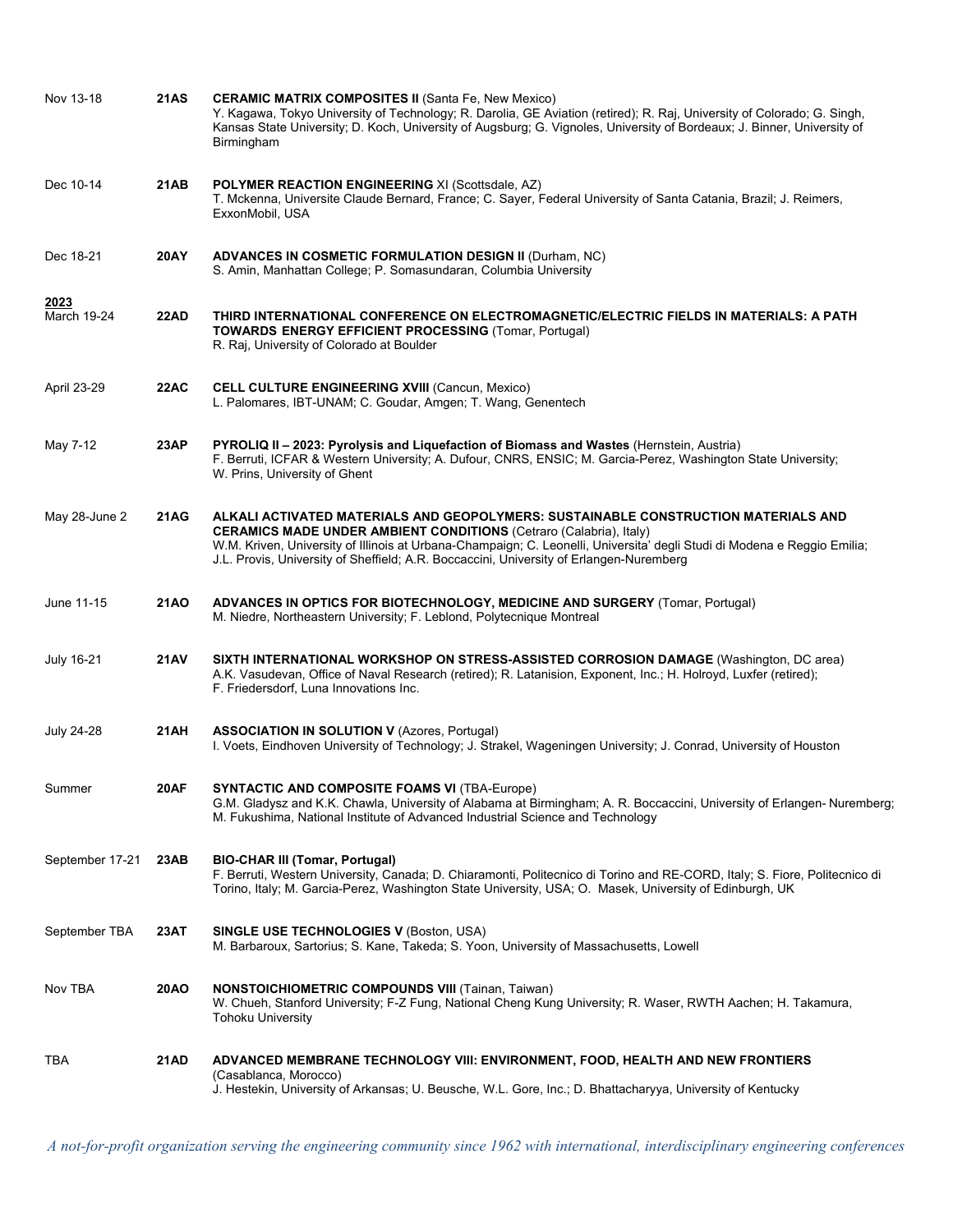#### **Engineering Conferences International**

Engineering Conferences International (ECI) is a not-for-profit global engineering conferences program that has served the engineering/scientific community since 1962 as successor program to Engineering Foundation Conferences. ECI has received recognition as a 501(c)3 organization by the U.S. Internal Revenue Service and is incorporated in the State of New York as a not-forprofit corporation.

The program has been developed and is overseen by volunteers both on the international Board of Directors and international Conferences Committee. More than 1,900 conferences have taken place to date. The conferences program is administered by a professional staff and the conferences are designed to be self-supporting.

### **ECI Mission**

To serve the engineering/scientific community with international, interdisciplinary, leading edge engineering research conferences

### **ECI Purposes**

The advancement of engineering arts and sciences by providing a forum for the discussion of advances in the field of science and engineering for the good of mankind by identification and administration of international interdisciplinary conferences

To work with engineering, scientific and social science societies and the interested general public to jointly sponsor conferences and to take other actions that will foster complementary programming.

To initiate conferences that will have a significant impact on engineering education, research practice and/or development.

### **ECI Encouragement of New Conference Topics**

The ECI Conferences Committee invites you to suggest topics and leaders for additional conferences and encourages you to submit a proposal for an ECI conference.

Ideally, proposals should be submitted from 18 to 24 months in advance of the conference although the staff can work on a shorter timeline.

The traditional format for an ECI conference is registration Sunday afternoon with technical sessions held each morning and evening through Thursday or Friday noon. Afternoons are used for informal gatherings, poster sessions, field trips, subgroup meetings and relaxation. This format has served well to build important professional networks in many areas.

ECI welcomes proposals for shorter conferences and for conferences which span weekends in order to reduce the number of working days participants are away from their offices.